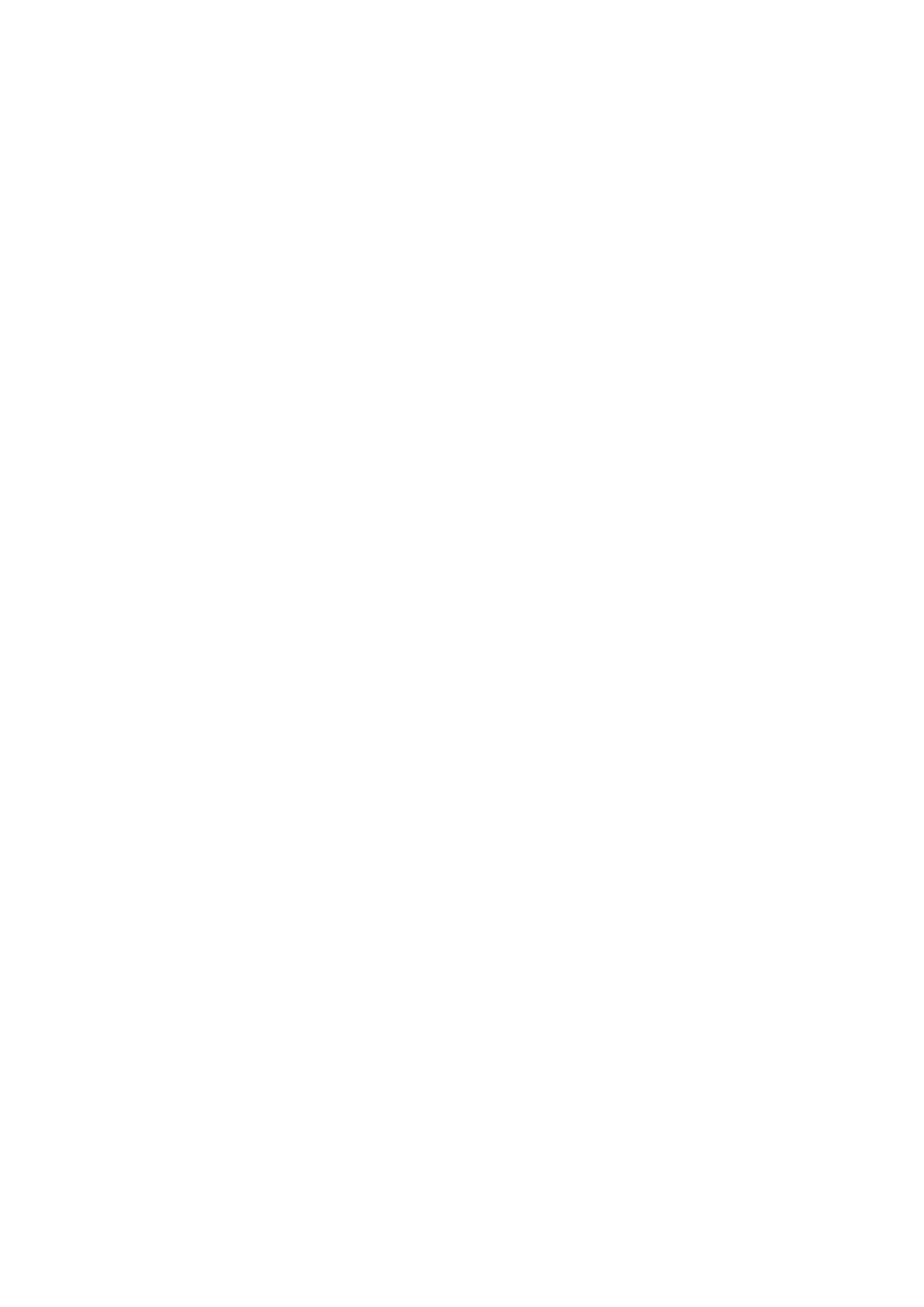# **Table of Contents**

| 1            |                                                            |  |
|--------------|------------------------------------------------------------|--|
| $\mathbf{2}$ |                                                            |  |
| 3            |                                                            |  |
| 4            | Factors Affecting the Selection of Aircraft Materials 12   |  |
| 5.           | Heat-Treatment of Aircraft Ferrous & Non Ferrous Alloys 13 |  |
| 6            |                                                            |  |
| 7            |                                                            |  |
| 8            |                                                            |  |
| 9            | <b>Corrosion</b>                                           |  |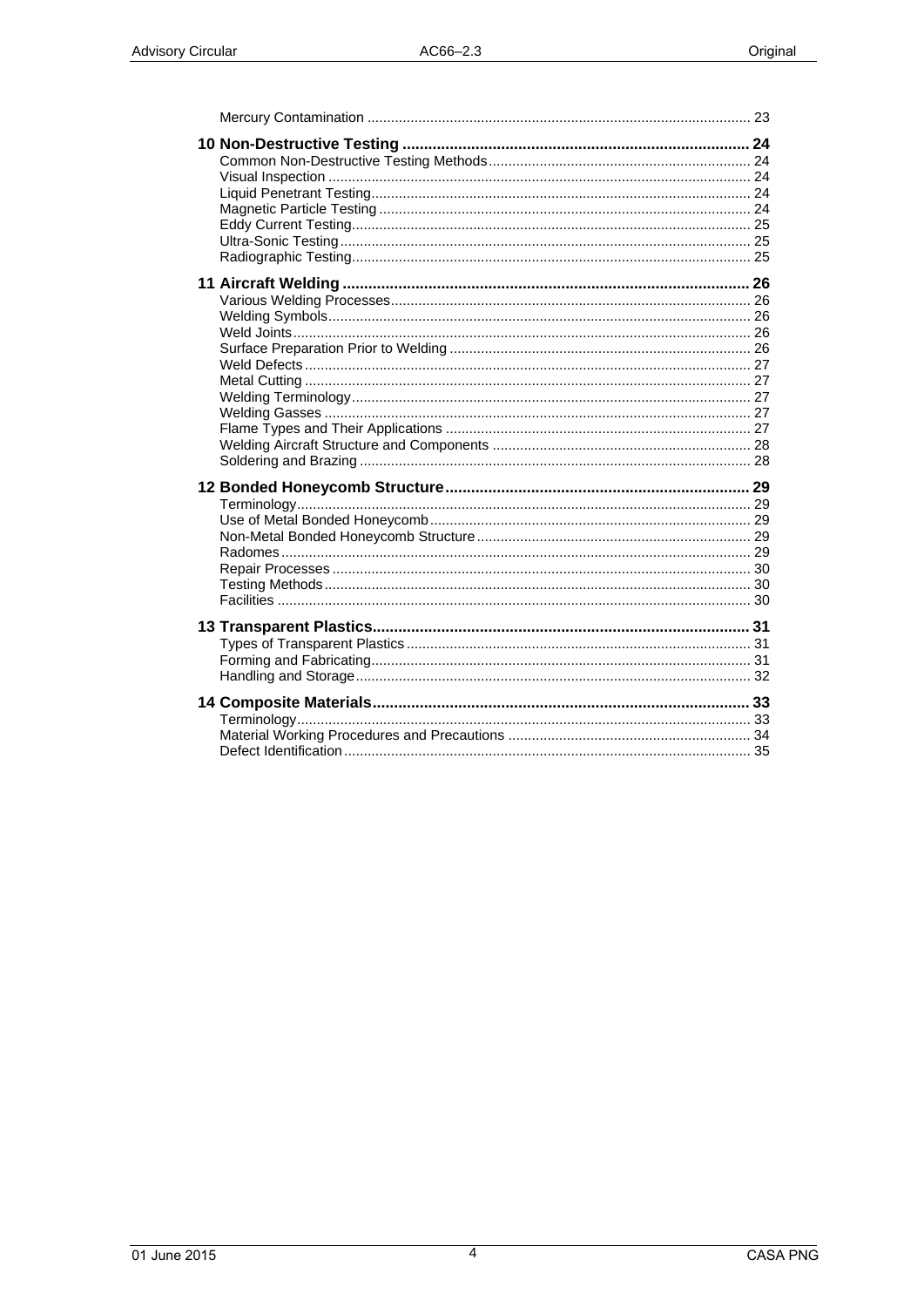## <span id="page-4-0"></span>**Rule 66.57 Eligibility Requirements**

Rule 66.57(a)(2) requires an applicant for an AMEL to have passed written examinations, that are acceptable to the Director, relevant to the duties and responsibilities of an aircraft maintenance engineer in the category of licence sought.

The written examinations acceptable to the Director for Subject 3 (Aircraft Materials) should comply with the syllabus contained in this Advisory Circular. Each examination will cover all topics and may sample any of the sub-topics.

The new syllabus has been developed after extensive industry consultation and the objectives reflect the knowledge required of current technology and international best work practice.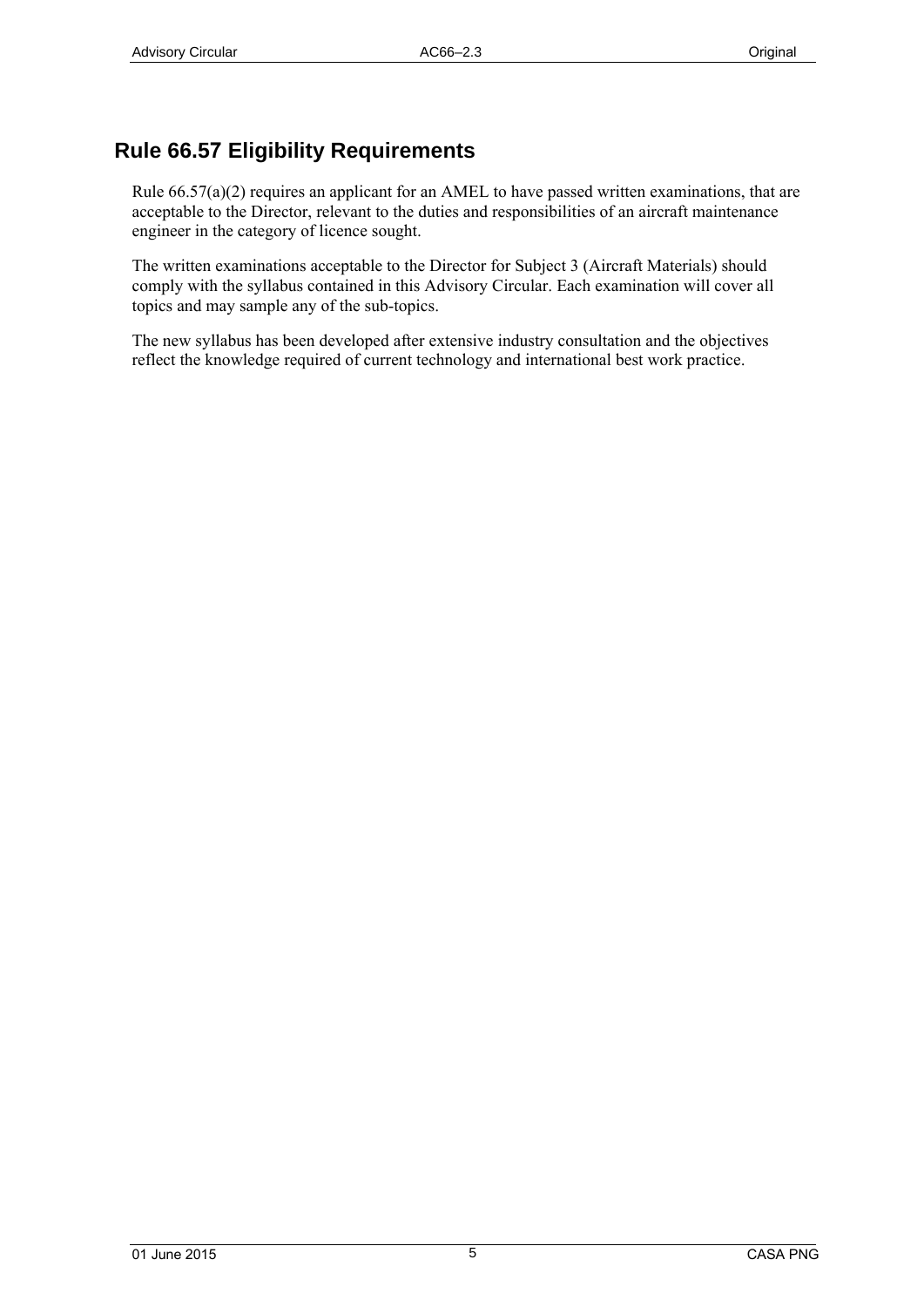# <span id="page-5-0"></span>**Examination Overview: Subject 3**

Subject 3 (Aircraft Materials) is a three-hour, closed book, written examination containing 100 questions. The pass mark is 75 percent.

Application to sit an examination may be made directly to Aviation Services Limited (ASL). Refer to [http://caanz.aspeqex](http://www.aviation.co.nz/)ams.com/ for examination information.

An AME sample question booklet with 15 representative questions pertaining to this subject is available for purchase from ASL.

## **General Examining Objective**

The objective of the examination is to determine that the applicant for an AMEL has adequate knowledge of Aircraft Materials to permit the proper performance, supervision and certification of aircraft maintenance at a level commensurate with the privileges of the various AMEL categories.

## **Knowledge Levels**

## **LEVEL 1: A familiarisation with the principal elements of the subject***.*

## **Objectives: The applicant should:**

- 1. be familiar with the basic elements of the subject.
- 2. be able to give simple descriptions of the whole subject, using common words and examples.
- 3. be able to use typical terms.

### **LEVEL 2: A general knowledge of the theoretical and practical aspects of the subject.**  *An ability to apply the knowledge.*

## **Objectives: The applicant should:**

- 1. be able to understand the theoretical fundamentals of the subject.
- 2. be able to give a general description of the subject using, as appropriate, typical examples.
- 3. be able to use mathematical formulae in conjunction with physical laws describing the subject.
- 4. be able to read and understand sketches, drawings and schematics describing the subject.
- 5. be able to apply his/her knowledge in a practical manner using detailed procedures.

#### **LEVEL 3: A detailed knowledge of the theoretical and practical aspects of the subject.**  *A capacity to combine and apply the separate elements of knowledge in a logical and comprehensive manner.*

## **Objectives: The applicant should:**

- 1. know the theory of the subject and the interrelationships with other subjects.
- 2. be able to give a detailed description of the subject using theoretical fundamentals and specific examples.
- 3. understand and be able to use mathematical formulae related to the subject.
- 4. be able to read, understand and prepare sketches, simple drawings and schematics describing the subject.
- 5. be able to apply his/her knowledge in a practical manner using manufacturer's instructions.
- 6. be able to interpret results and measurements from various sources and apply corrective action where appropriate.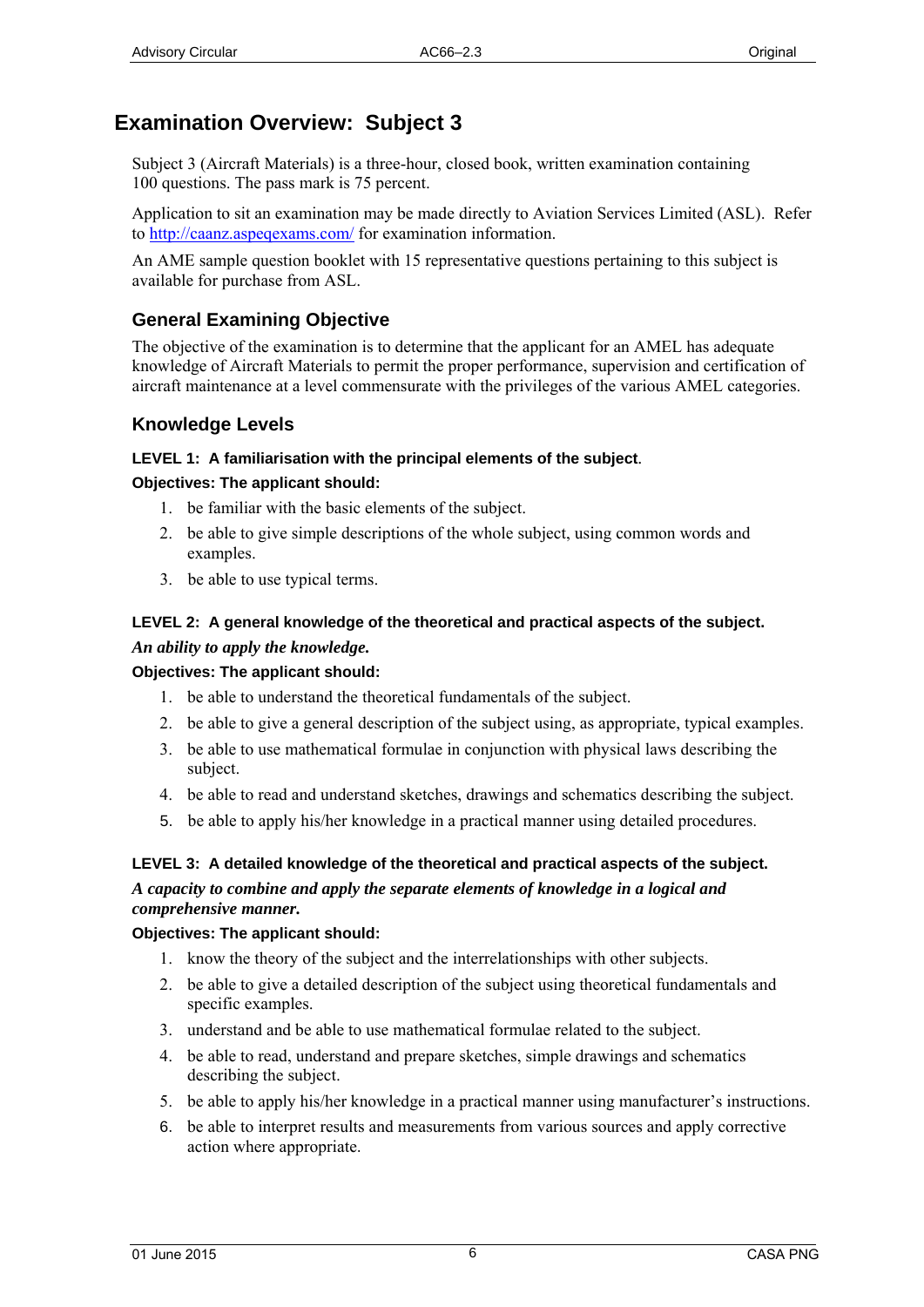### <span id="page-6-0"></span>**Recommended Study Material**

The publication list below provides guidance material for suitable study references for the overall syllabus content. However, applicants may have to conduct further research using other references or sources (including the internet) or attend a formal course in order to gain a comprehensive understanding of all sub-topics in the syllabus.

Where applicable, publication references have been placed below each main topic or sub topic heading in this syllabus.

#### **Publication List**

| <b>Study</b><br><b>Ref</b> | <b>Book Title</b>                                                                                                  | Author     | <b>ISBN</b>                    |
|----------------------------|--------------------------------------------------------------------------------------------------------------------|------------|--------------------------------|
| 1                          | A & P Technician General Textbook                                                                                  | Jeppesen   | 0-88487-203-3                  |
| 2                          | A & P Technician Airframe Textbook                                                                                 | Jeppesen   | 0-88487-205-1                  |
| 3                          | <b>Welding Guidelines with Aircraft Supplement</b>                                                                 | Jeppesen   | 0-89100-076-3                  |
| 4                          | <b>Advanced Composites</b>                                                                                         | Jeppesen   | 0-89100-358-4                  |
| 5                          | Non-Destructive Testing for Aircraft                                                                               | Jeppesen   | 0-89100-415-7                  |
| 6                          | Aircraft Corrosion Control                                                                                         | Jeppesen   | 0-89100-111-5                  |
| $\overline{7}$             | Aviation Maintenance Technicians Series - General                                                                  | Dale Crane | 1-56027-422-0                  |
| 8                          | Aviation Maintenance Technicians Series, Airframe<br>- Volumes 1 Structures & 2 Systems                            | Dale Crane | 1-56027-339-9<br>1-56027-340-2 |
| 9                          | FAA AC43.13-B: Acceptable Methods, Techniques<br>and Practices Aircraft Inspection and Repair.<br>See: FAA website | <b>FAA</b> | 0-89100-306-1                  |
| 10                         | <b>Fundamentals of Aircraft Material Factors</b>                                                                   | Jeppesen   | 0-89100-340-1                  |
| 11                         | Dictionary of Aeronautical Terms                                                                                   | Dale Crane | 1-56027-287-2                  |
| 12                         | Aviation Mechanics Handbook                                                                                        | Dale Crane | 1-56027-412-3                  |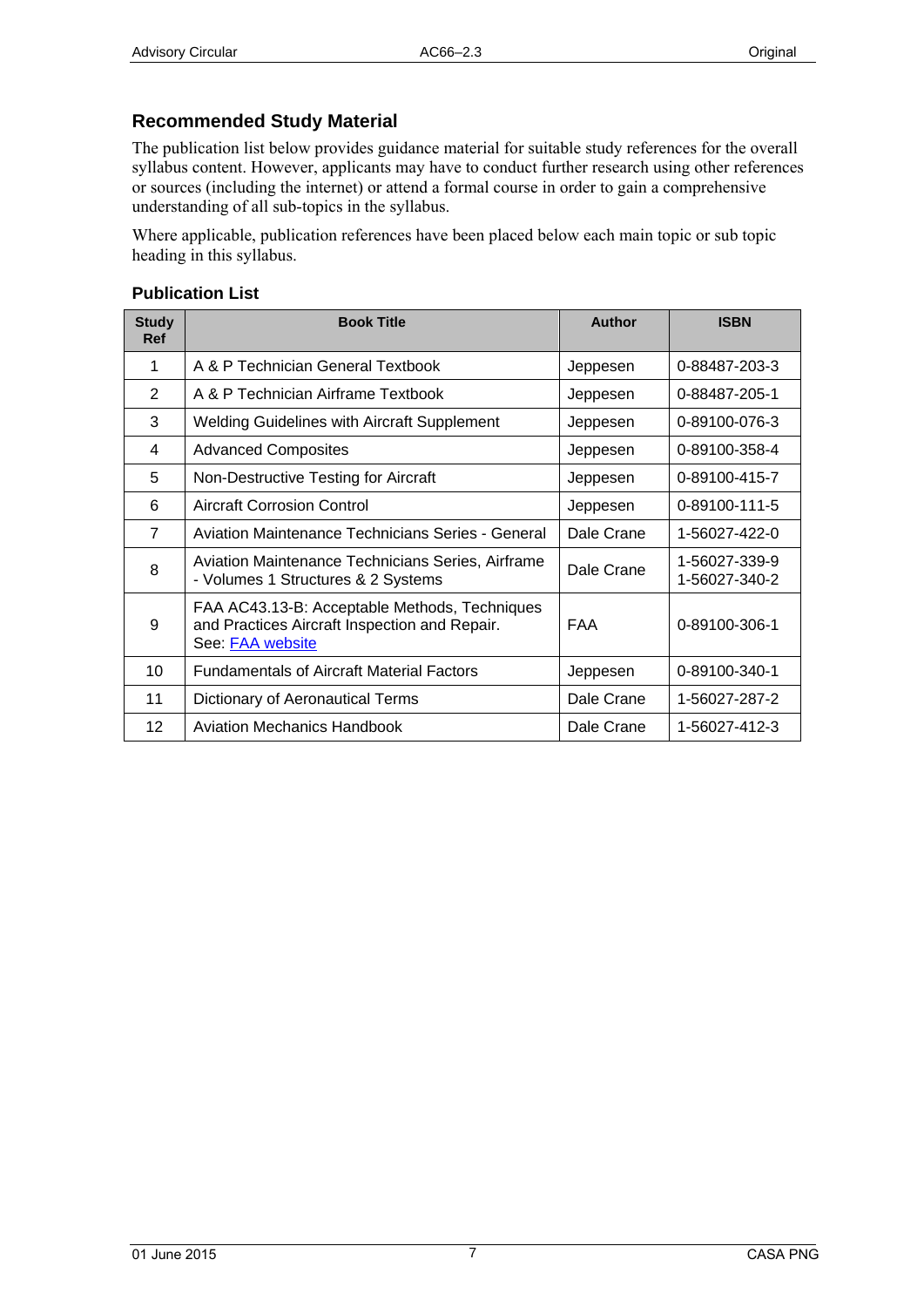## <span id="page-7-0"></span>**Syllabus Layout**

### **Topic Numbering – left hand column**

The syllabus is set out by topics, each of which is identified by a single-digit number. Each topic is divided into a number of sub-topics, which are identified by two-digit numbers: the first and second digits of which refer to the topic and the sub-topic respectively.

Each sub-topic is further sub-divided into one or more sub-sub-topics, which are identified by three-digit numbers. Where applicable, sub-sub-topics may be further subdivided into paragraphs that are identified by four/five digit alphanumeric sequences.

The three-digit sub-sub-topic numbers shown in the left hand column are used in the 'knowledge deficiency reports' to provide feedback on individual examinations.

#### **Objective description – middle column**

The middle column objectively describes each sub-sub-topic by stating, in plain language, its subject matter and the type of performance or activity required. The objectives are intended to be simple, unambiguous, and clearly-focussed, outcomes to aid learning.

#### **Knowledge levels – right hand column**

The right hand column specifies the knowledge level for each sub-topic heading. The three levels of knowledge used in this syllabus are described above. Note that the knowledge levels indicate the depth of knowledge required NOT its safety importance.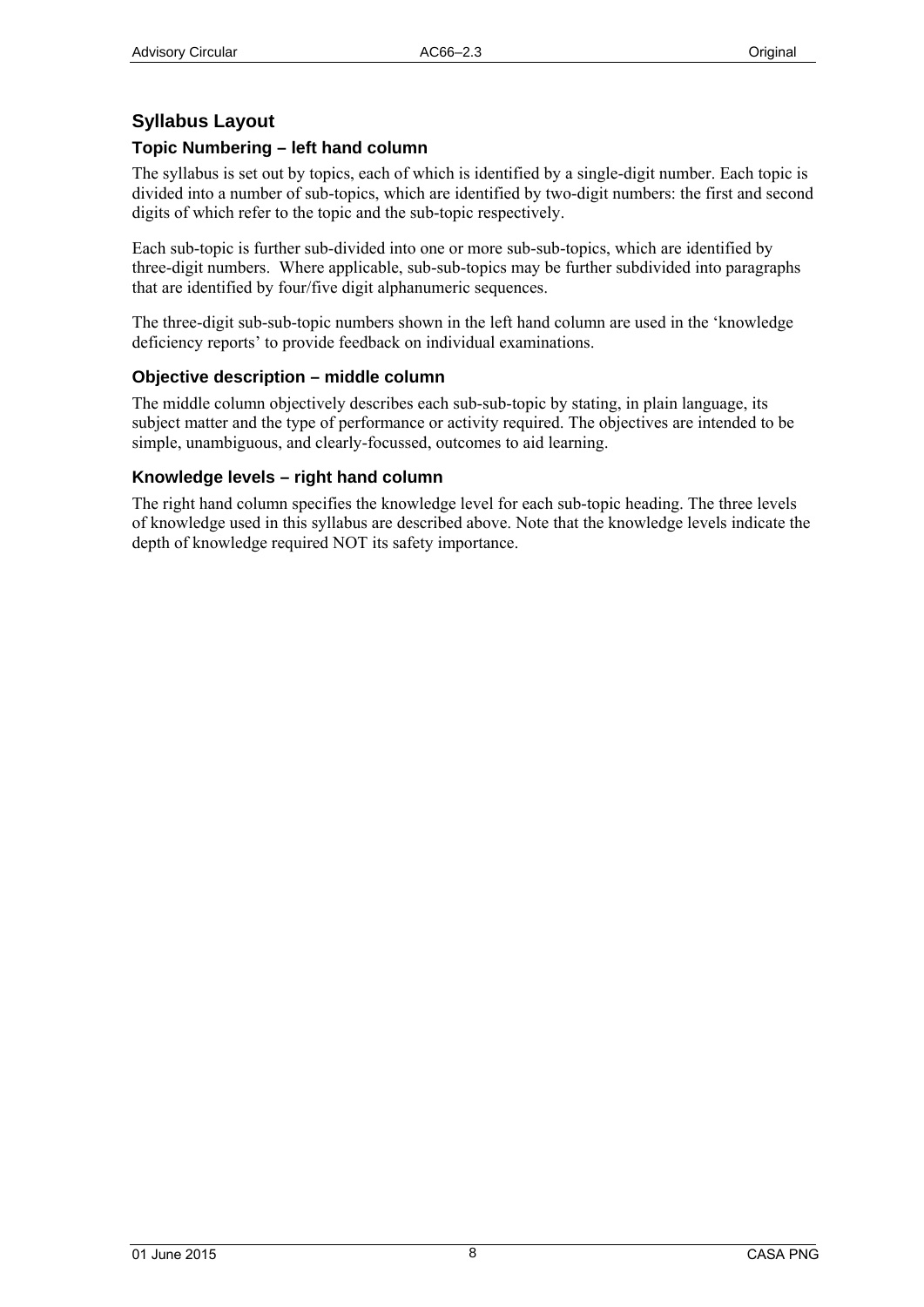# <span id="page-8-0"></span>**Syllabus: Subject 3 (Aircraft Materials)**

| 1     | <b>Metals and Metal Alloys</b>                                                                                                                                                                                                                                                                                                                                                                                                                                                |   |
|-------|-------------------------------------------------------------------------------------------------------------------------------------------------------------------------------------------------------------------------------------------------------------------------------------------------------------------------------------------------------------------------------------------------------------------------------------------------------------------------------|---|
| 1.1   | <b>Steel - Terminology</b>                                                                                                                                                                                                                                                                                                                                                                                                                                                    |   |
| 1.1.1 | Study Ref. 1 & 7<br>Describe the following terms, conditions, characteristics and factors in respect of steels<br>and steel alloys and give typical examples of where each may be used in aircraft<br>construction or maintenance:<br>a. Alloying agents<br>b. Austenite<br>c. Austenitic<br>d. Cementite<br>e. Ferrite<br>f.<br>Ferritic<br>g. Gamma Iron<br>h. High, medium and low carbon steels<br>Martensite<br>İ.<br>Martensitic<br>j.<br>k. Pearlite<br>Pig iron<br>I. | 1 |
| 1.1.2 | Using heat-treatment diagrams, describe how the desired grain structures are obtained<br>during the steel manufacturing process.                                                                                                                                                                                                                                                                                                                                              | 1 |
| 1.2   | <b>Stainless Steels</b>                                                                                                                                                                                                                                                                                                                                                                                                                                                       |   |
| 1.2.1 | Study Ref. 1 & 7<br>Describe the purpose, composition, uses and cold-working properties of stainless steels<br>including:<br>a. austenitic stainless steel.<br>b. ferritic stainless steel.<br>c. martensitic stainless steel.<br>d. 18-8 stainless steel.                                                                                                                                                                                                                    | 1 |
| 1.3   | <b>Steel Alloying Agents</b>                                                                                                                                                                                                                                                                                                                                                                                                                                                  |   |
| 1.3.1 | Study Ref. 1 & 7<br>Describe the properties and characteristics of steels having the following alloying agents:<br>Carbon (low, medium and high carbon steels)<br>а.<br>b. Silicon<br>Phosphorus<br>c.<br>Nickel<br>d.<br>Chromium and chrome-molybdenum<br>е.<br>Nickel/Chromium<br>f.<br>Molybdenum<br>g.<br>h. Vanadium<br>Tungsten<br>i.                                                                                                                                  | 1 |
| 1.3.2 | State the approximate percentage of the above alloying agents to achieve the desired<br>properties of the steel.                                                                                                                                                                                                                                                                                                                                                              |   |
| 1.3.3 | Specify where each steel alloy could be used in aircraft or aircraft component<br>construction.                                                                                                                                                                                                                                                                                                                                                                               | 1 |
| 1.4   | <b>Steel Manufacturing Processes</b>                                                                                                                                                                                                                                                                                                                                                                                                                                          |   |
| 1.4.1 | Study Ref. 1 & 7<br>Describe the following factors relating to the manufacture of steel:<br>Manufacturing processes for pig iron, cast iron and steel<br>a.<br>Treatment of impurities including slag<br>b.<br>c. Importance of fluxes<br>d. Adverse effects of sulphur                                                                                                                                                                                                       | 1 |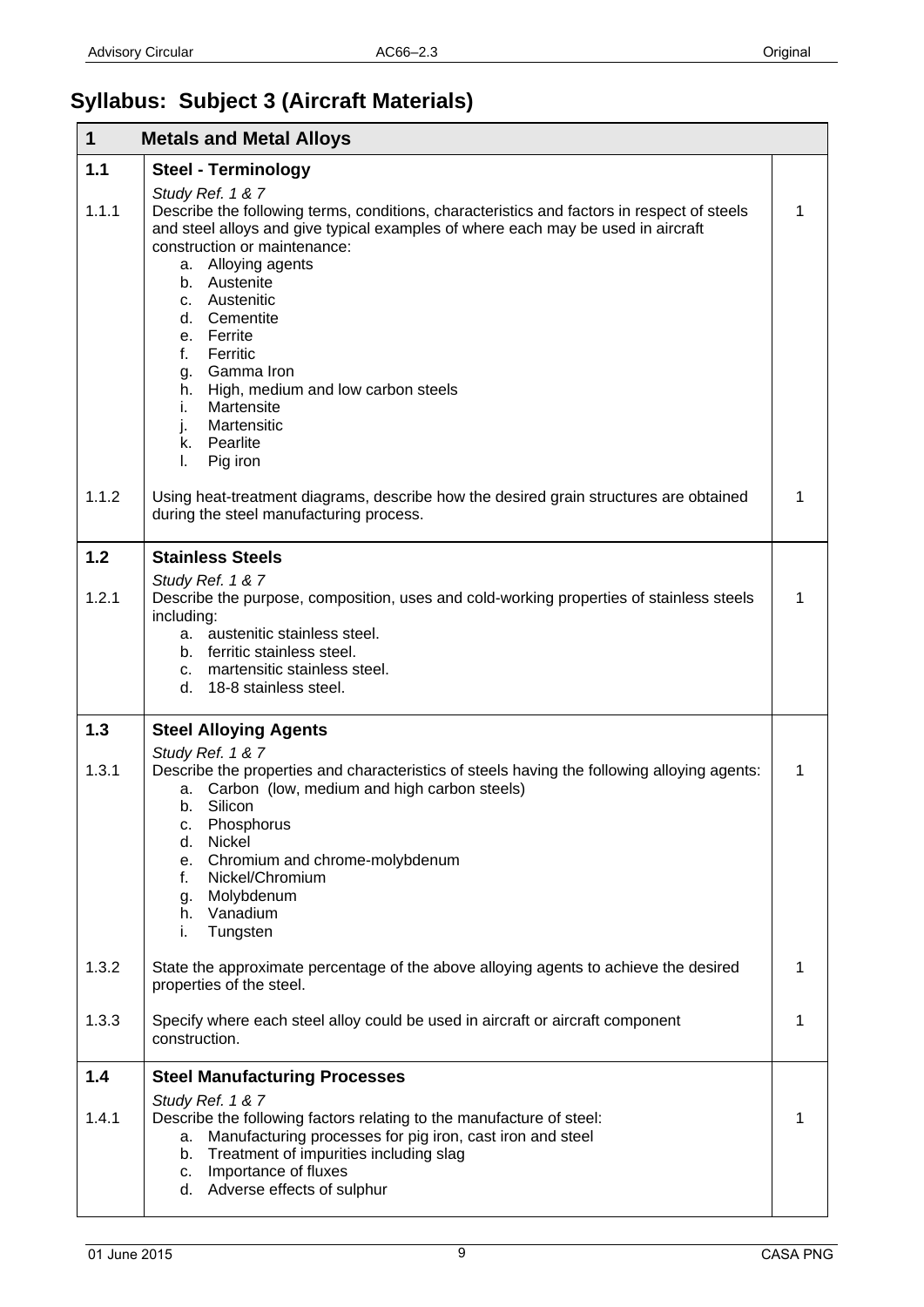<span id="page-9-0"></span>

| 1.5   | <b>Non-Ferrous Metals</b>                                                                                                                                                                                                                                                                                                                                                                                                                                                                                                                                                                                                                       |                |
|-------|-------------------------------------------------------------------------------------------------------------------------------------------------------------------------------------------------------------------------------------------------------------------------------------------------------------------------------------------------------------------------------------------------------------------------------------------------------------------------------------------------------------------------------------------------------------------------------------------------------------------------------------------------|----------------|
| 1.5.1 | Study Ref. 1 & 7<br>Describe the characteristics, properties, compositions and uses of the following non-<br>ferrous metals and metal alloys as used in the construction of aircraft or aircraft<br>components:<br>a. Pure aluminium<br>Clad aluminium<br>b.<br>c. Magnesium and Dow metal alloys<br>d. Titanium (Alpha, Alpha-beta, Beta)<br>Nickel, monel, K-monel and inconel<br>е.<br>Copper, brass, bronze, lead<br>f.<br>Aluminium bronze<br>g.<br>Muntz metal<br>h.<br>Beryllium copper (including the effects of using nickel as an alloying agent)<br>i.<br>Copper tubing<br>j.<br>k. Solder and silver solder<br>Tin<br>L.<br>m. Zinc | $\overline{2}$ |
| 1.5.2 | Describe the cladding process and precautions when using, storing, handling and<br>identifying ALCLAD                                                                                                                                                                                                                                                                                                                                                                                                                                                                                                                                           | 2              |
| 1.5.3 | Identify the relative disadvantages of titanium when subjected to very high temperatures.                                                                                                                                                                                                                                                                                                                                                                                                                                                                                                                                                       | 1              |
| 1.6   | <b>Aluminium Alloying Metals</b>                                                                                                                                                                                                                                                                                                                                                                                                                                                                                                                                                                                                                |                |
| 1.6.1 | Study Ref. 1 & 7<br>Specify the effects of the following metals when alloyed with aluminium:<br>a. Copper<br>b. Manganese<br>Silicon<br>C.<br>d. Magnesium<br>e. Magnesium and Silicon<br>Zinc<br>f.                                                                                                                                                                                                                                                                                                                                                                                                                                            | 1              |
| 1.6.2 | State the approximate percentages of the above alloying agents needed to achieve the<br>desired properties in the material for aeronautical use.                                                                                                                                                                                                                                                                                                                                                                                                                                                                                                | 1              |
| 1.6.3 | State the four digit numbering series for aluminium alloys:<br>a. Copper - 2000 series<br>Manganese - 3000 series<br>b.<br>Silicon - 4000 series<br>C.<br>Magnesium $-5000$ series<br>d.<br>Magnesium and Silicon - 6000 series<br>е.<br>$Zinc - 7000$ series<br>f.                                                                                                                                                                                                                                                                                                                                                                             | $\overline{c}$ |
| 1.7   | <b>Magnesium Alloys</b>                                                                                                                                                                                                                                                                                                                                                                                                                                                                                                                                                                                                                         |                |
| 1.7.1 | Study Ref. 1 & 7<br>Identify the metals that are commonly alloyed with magnesium for aircraft use.                                                                                                                                                                                                                                                                                                                                                                                                                                                                                                                                              | 1              |
| 1.7.2 | Describe the limitations on the use of magnesium in aircraft construction, with particular<br>regard to corrosion, cracking, burning and machining.                                                                                                                                                                                                                                                                                                                                                                                                                                                                                             | $\overline{2}$ |
| 1.7.3 | Identify the advantages of magnesium over other metals for aircraft use.                                                                                                                                                                                                                                                                                                                                                                                                                                                                                                                                                                        | 1              |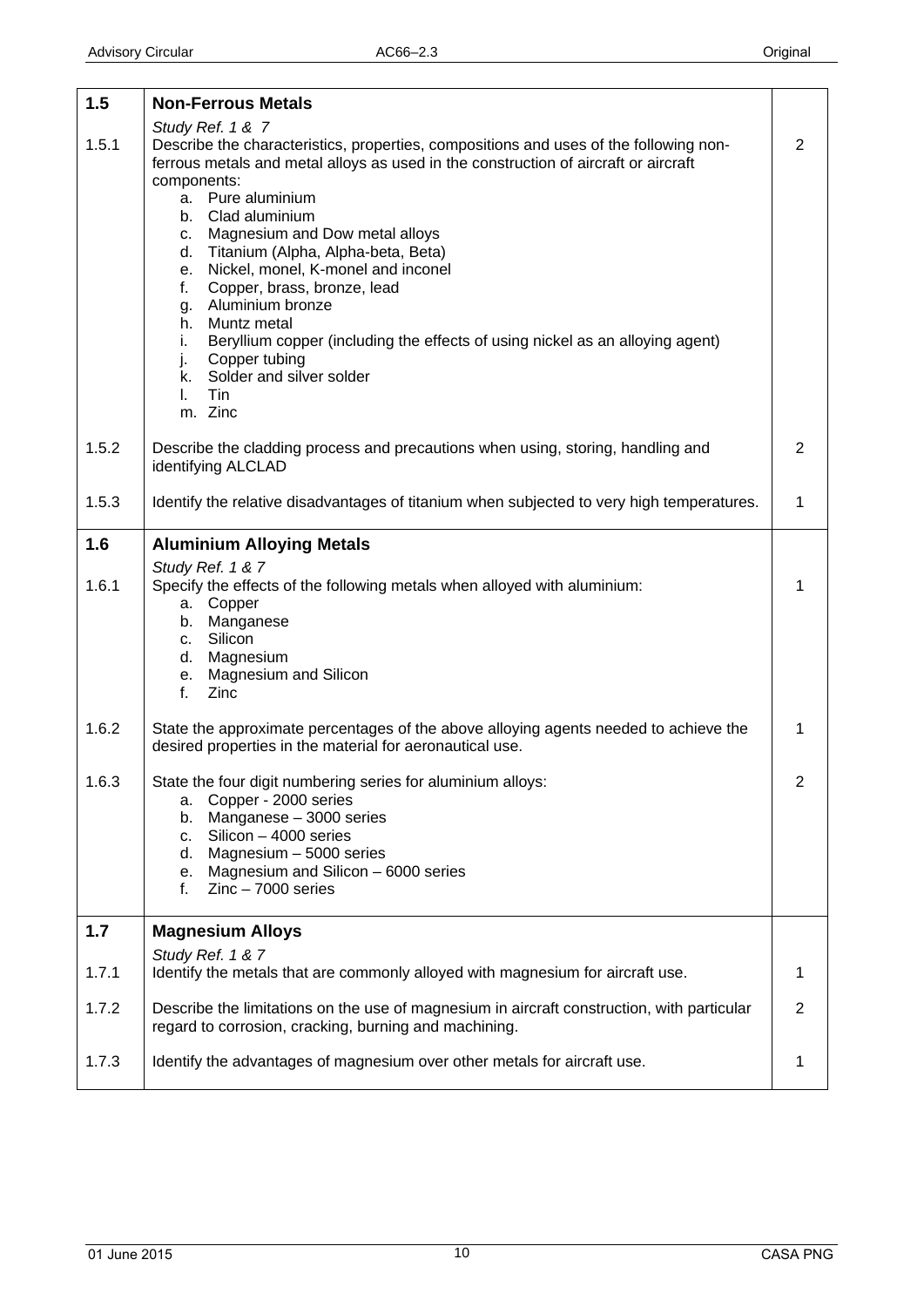<span id="page-10-0"></span>

| 2 <sup>1</sup> | <b>Testing of Materials</b>                                                                                                                                                                                                                                                                                                                                                                                  |                |
|----------------|--------------------------------------------------------------------------------------------------------------------------------------------------------------------------------------------------------------------------------------------------------------------------------------------------------------------------------------------------------------------------------------------------------------|----------------|
| 2.1<br>2.1.1   | <b>Testing Terminology</b><br>Study Ref. 10<br>Explain tensile and compression testing of metals with particular regard to determining<br>by calculation:<br>a. ultimate tensile stress<br>yield point<br>b.<br>c. percentage elongation<br>d. Young's modulus of elasticity                                                                                                                                 | $\overline{2}$ |
| 2.1.2          | From given data, calculate the tensile strength of a material under test.                                                                                                                                                                                                                                                                                                                                    | $\overline{2}$ |
| 2.2<br>2.2.1   | <b>Hardness Testing</b><br>Study Ref. 1,7 & 9<br>Explain the following testing methods used to determine hardness of metals:<br>a. Rockwell<br>b. Brinell                                                                                                                                                                                                                                                    | $\overline{2}$ |
| 2.2.2          | Describe the features, procedures, precautions, general principles, practices and<br>applications relating to the use of the above hardness testers.                                                                                                                                                                                                                                                         | $\overline{2}$ |
| 2.2.3          | State the shape of the point used to contact the test specimen in each tester.                                                                                                                                                                                                                                                                                                                               | $\mathbf{1}$   |
| 2.2.4          | Describe how a Brinell hardness number is derived and give typical notations for hard<br>and soft materials.                                                                                                                                                                                                                                                                                                 | $\overline{2}$ |
| 2.2.5          | Identify on the Rockwell scale the notation for a hard and soft material and how the<br>Rockwell number is determined for a specimen under test.                                                                                                                                                                                                                                                             | $\overline{2}$ |
| 2.2.6          | Specify precautions and limitations associated with testing thin gauge, narrow strips of<br>material.                                                                                                                                                                                                                                                                                                        | $\overline{2}$ |
| 2.3<br>2.3.1   | <b>Strength Versus Hardness</b><br>Study Ref. 1 & 7<br>Describe the relationship of tensile strength to hardness of steels and the testing<br>limitations relating to very hard and very soft steels.                                                                                                                                                                                                        | 2              |
| 2.4<br>2.4.1   | <b>Steel Testing Methods</b><br>Study Ref. 10<br>Outline the steel testing methods for tensile and compression strength, fatigue strength<br>and impact resistance with particular emphasis on the following:<br>a. Equipment used<br>b. Testing procedures<br>c. Specimen design<br>d. Interpretation of data and specifications<br>e. Application of test results to aircraft construction and maintenance | 1              |
| 2.5            | <b>Testing of Non-ferrous Materials</b>                                                                                                                                                                                                                                                                                                                                                                      |                |
| 2.5.1          | Study Ref. 10<br>Describe the testing of aluminium to distinguish between annealed, cold-worked, heat-<br>treated and aged material.                                                                                                                                                                                                                                                                         | 2              |
| 2.5.2          | Describe the testing of non-ferrous materials for hardness, tensile strength, fatigue<br>strength and impact resistance and electrical/magnetic properties.                                                                                                                                                                                                                                                  | $\overline{2}$ |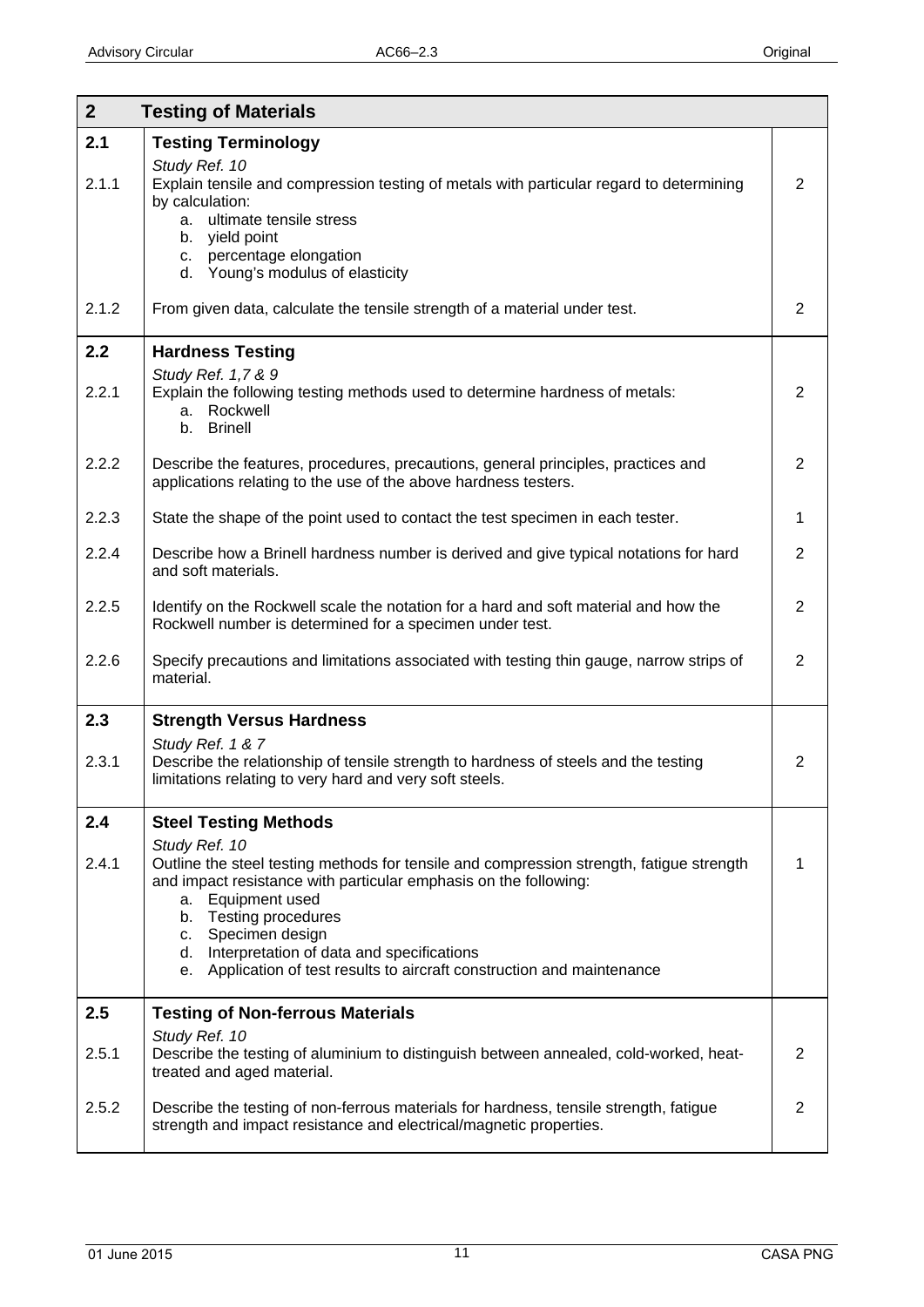<span id="page-11-0"></span>

| 3     | <b>Common Properties of Metals</b>                                                          |  |
|-------|---------------------------------------------------------------------------------------------|--|
| 3.1   | <b>Terminology Relating to Aircraft Materials</b>                                           |  |
|       | Study Ref. 1 & 7                                                                            |  |
| 3.1.1 | Define the following terms that relate to the characteristics and properties of metals used |  |
|       | in aircraft or aircraft component construction:                                             |  |
|       | Hardness<br>a.                                                                              |  |
|       | Malleability<br>b.                                                                          |  |
|       | <b>Ductility</b><br>$C_{\cdot}$                                                             |  |
|       | Elasticity<br>d.                                                                            |  |
|       | Toughness<br>е.                                                                             |  |
|       | Density<br>f.                                                                               |  |
|       | <b>Brittleness</b><br>g.                                                                    |  |
|       | Fusibility<br>h.                                                                            |  |
|       | Conductivity<br>ı.                                                                          |  |
|       | Contraction<br>Ŀ.                                                                           |  |
|       | Thermal expansion<br>k.                                                                     |  |
|       | Electrical and magnetic properties<br>I.                                                    |  |
|       | <b>Metal Cladding</b><br>m.                                                                 |  |
|       | <b>Typical melting points</b><br>n.                                                         |  |
| 3.1.2 | Show examples of where the above properties may be found in aircraft metals.                |  |

| 4     | <b>Factors Affecting the Selection of Aircraft Materials</b>                                                                                                                                                       |   |
|-------|--------------------------------------------------------------------------------------------------------------------------------------------------------------------------------------------------------------------|---|
| 4.1   | <b>Properties of Aircraft Materials</b>                                                                                                                                                                            |   |
|       | Study Ref. 1 & 7                                                                                                                                                                                                   |   |
| 4.1.1 | Define the following terms relating to the properties and characteristics of aircraft<br>materials and give examples of where each is a factor in aircraft design, construction and<br>maintenance:<br>a. Strength | 2 |
|       | b. Strength to weight ratio                                                                                                                                                                                        |   |
|       | c. Compression strength                                                                                                                                                                                            |   |
|       | Tensile strength<br>d.                                                                                                                                                                                             |   |
|       | e. Yield strength                                                                                                                                                                                                  |   |
|       | Shear strength<br>f.                                                                                                                                                                                               |   |
|       | g. Bearing strength                                                                                                                                                                                                |   |
|       | h. Fatigue strength<br>Metal stresses including tension, compression, shear, bending and torsion<br>Failure modes                                                                                                  |   |
|       | <b>Corrosion resistance</b><br>k.                                                                                                                                                                                  |   |
| 4.1.2 | Where appropriate, from aircraft or component manufacturer's specifications, identify<br>values relating to the above terms.                                                                                       |   |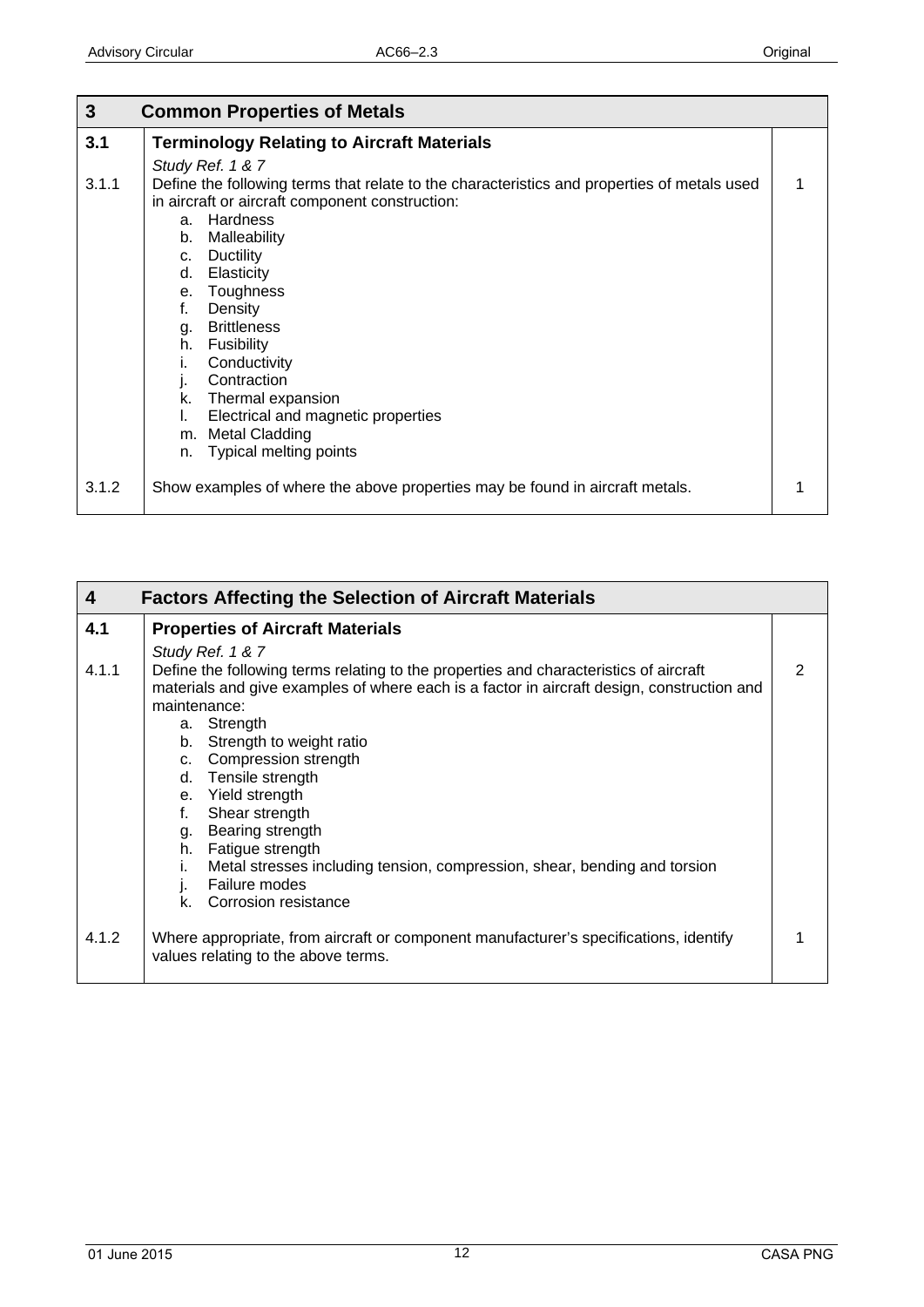<span id="page-12-0"></span>

| 5     | <b>Heat-Treatment of Aircraft Ferrous &amp; Non Ferrous Alloys</b>                                                                                                                                                                                                                                                                                                                                                                                                                                                                                                                                                                                                                     |                |
|-------|----------------------------------------------------------------------------------------------------------------------------------------------------------------------------------------------------------------------------------------------------------------------------------------------------------------------------------------------------------------------------------------------------------------------------------------------------------------------------------------------------------------------------------------------------------------------------------------------------------------------------------------------------------------------------------------|----------------|
| 5.1   | <b>Steel</b>                                                                                                                                                                                                                                                                                                                                                                                                                                                                                                                                                                                                                                                                           |                |
| 5.1.1 | Study Ref. 1 & 7<br>Explain the following processes, advantages and characteristics relating to the heat-<br>treatment of steel:<br>a. Hardening<br>b. Hardening precautions<br>Tempering<br>C.<br>d. Annealing<br>e. Normalising<br>Case hardening by nitriding or carburising<br>f.<br>Parkerizing<br>g.<br>Behaviour of steel during heating and cooling<br>h.<br>Heating and soaking<br>i.<br>Protective atmospheres<br>j.<br>k. Quenching and cooling<br>The effects of using different quenching mediums during heat-treatment<br>L.<br>m. Temperature measurement and control<br>Determining steel temperature using indicating devices and colour of the heated<br>n.<br>metal | $\overline{2}$ |
| 5.1.2 | Describe how the heat treatment process changes the grain structure of steels.                                                                                                                                                                                                                                                                                                                                                                                                                                                                                                                                                                                                         | 1              |
| 5.1.3 | Describe what is meant by upper and lower critical points and the relevance these points<br>have on the various heat treatment processes for steel.                                                                                                                                                                                                                                                                                                                                                                                                                                                                                                                                    | $\overline{2}$ |
| 5.1.4 | State the general purpose of heat-treating metals.                                                                                                                                                                                                                                                                                                                                                                                                                                                                                                                                                                                                                                     | 1              |
| 5.2   | <b>Non-Ferrous Metals</b>                                                                                                                                                                                                                                                                                                                                                                                                                                                                                                                                                                                                                                                              |                |
| 5.2.1 | Study Ref. 1 & 7.<br>State the methods used and the reasons for the heat-treatment of aluminium alloys,<br>magnesium alloys and titanium.                                                                                                                                                                                                                                                                                                                                                                                                                                                                                                                                              | 2              |
| 5.2.2 | Explain the limitations on heat-treating clad aluminium. (ALCLAD)                                                                                                                                                                                                                                                                                                                                                                                                                                                                                                                                                                                                                      | 2              |
| 5.2.3 | Identify light alloys that may be repeatedly heat-treated without adverse effects.                                                                                                                                                                                                                                                                                                                                                                                                                                                                                                                                                                                                     | $\overline{2}$ |
| 5.2.4 | Describe the effects of heat-treating a pure metal.                                                                                                                                                                                                                                                                                                                                                                                                                                                                                                                                                                                                                                    | 1              |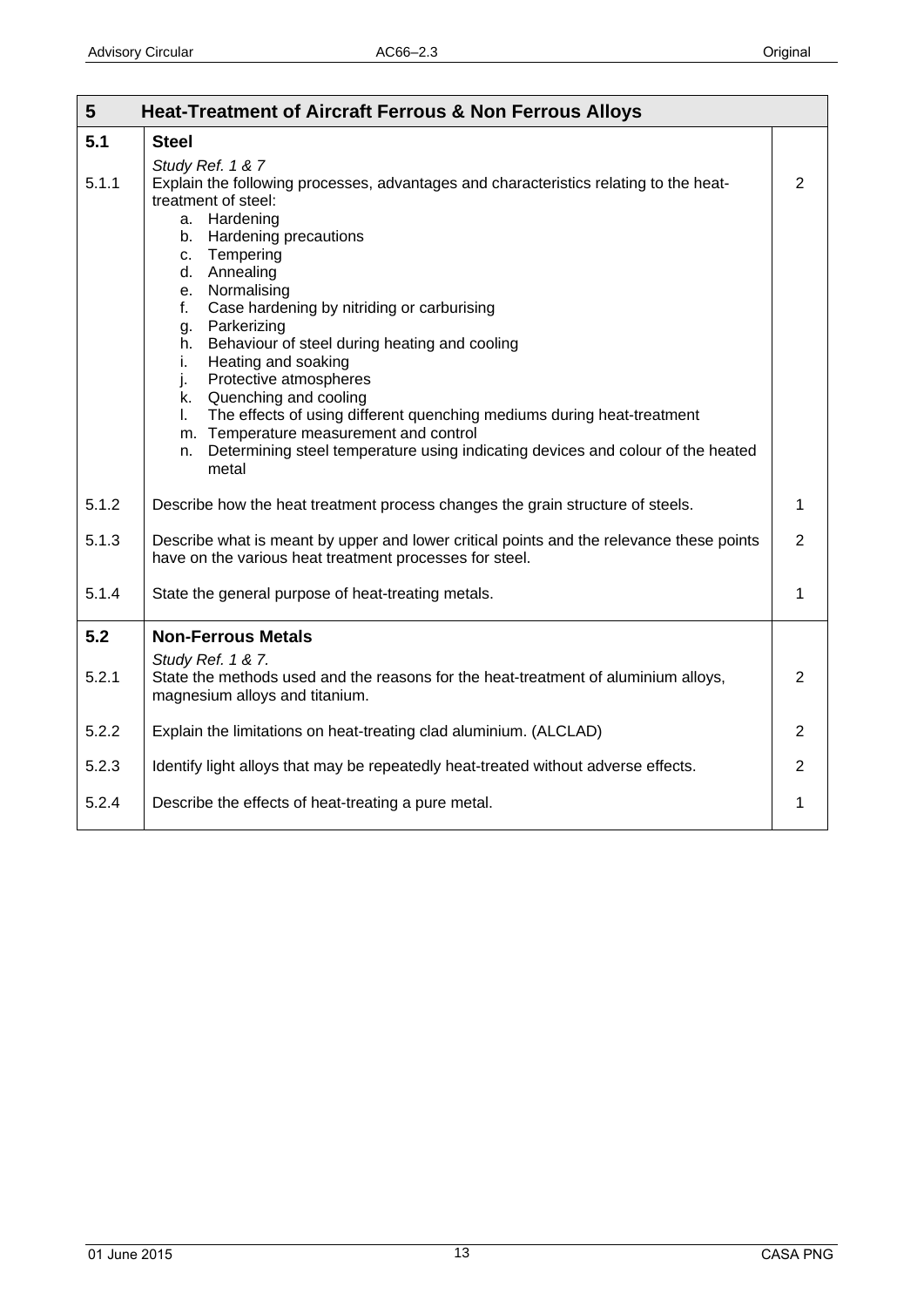<span id="page-13-0"></span>

| 5.3   | <b>Treatment Processes for Non Ferrous Alloys</b>                                                                                                                                                                                                                                                                                                                                                                                                                                                                                                                                                                                                                                                                                                                                                                                                                                                                                                                                                                                                                                                                                                                                                                                                                                                                                                                                                   |                  |
|-------|-----------------------------------------------------------------------------------------------------------------------------------------------------------------------------------------------------------------------------------------------------------------------------------------------------------------------------------------------------------------------------------------------------------------------------------------------------------------------------------------------------------------------------------------------------------------------------------------------------------------------------------------------------------------------------------------------------------------------------------------------------------------------------------------------------------------------------------------------------------------------------------------------------------------------------------------------------------------------------------------------------------------------------------------------------------------------------------------------------------------------------------------------------------------------------------------------------------------------------------------------------------------------------------------------------------------------------------------------------------------------------------------------------|------------------|
| 5.3.1 | Study Ref. 1 & 7<br>Describe the purpose, advantages and disadvantages of the following processes relating<br>to non-ferrous alloys and how each process is carried out:<br>a. Hardening<br>b. Hardening of non heat-treatable aluminium alloys (cold-working or work-<br>hardening)<br>c. Heat-treatable alloys; solution heat-treatment requirements<br>Toughening<br>d.<br>e. Strain and age-hardening<br>Artificial aging<br>f.<br>g. Softening<br>Solution Heat-treatment; temperature, time at temperature, quenching, cold<br>h.<br>water quenching, hot water quenching, spray quenching, lag between soaking<br>and quenching, re heat-treatment, and straightening after solution heat-treatment<br>Precipitation heat-treatment practices<br>i.<br>Annealing of aluminium alloys<br>j.<br>k. Chilling of certain types of rivet after heat treatment<br>Heat-treatment of aluminium alloy rivets<br>L.<br>m. Heat-treatment of magnesium alloys including solution heat-treatment and<br>precipitation heat-treatment<br>n. How fire is prevented in a furnace during the heat treatment of magnesium alloys<br>o. Heat-treatment of titanium alloys; purpose, stress relieving, full annealing,<br>thermal hardening and case hardening<br>p. How scale is removed from heat treated titanium alloys<br>q. Heat treatment of monel metal components<br>Natural aging of magnesium<br>r. | $\overline{2}$   |
| 5.3.2 | Identify the problems that can occur in metal components if the correct heat treatment<br>processes and procedures are not used.                                                                                                                                                                                                                                                                                                                                                                                                                                                                                                                                                                                                                                                                                                                                                                                                                                                                                                                                                                                                                                                                                                                                                                                                                                                                    | $\overline{2}$   |
| 5.4   | <b>Heat-Treatment Equipment</b>                                                                                                                                                                                                                                                                                                                                                                                                                                                                                                                                                                                                                                                                                                                                                                                                                                                                                                                                                                                                                                                                                                                                                                                                                                                                                                                                                                     |                  |
| 5.4.1 | Study Ref. 1 & 7<br>Specify the heat-treatment equipment used for ferrous and non-ferrous metals, including<br>furnaces, salt baths, quenching mediums, soaking, cooling, quenching apparatus and<br>protective equipment.                                                                                                                                                                                                                                                                                                                                                                                                                                                                                                                                                                                                                                                                                                                                                                                                                                                                                                                                                                                                                                                                                                                                                                          | $\mathbf{1}$     |
| 5.4.2 | Describe how the temperature of a furnace or bath is measured and controlled during<br>heat treatment of materials.                                                                                                                                                                                                                                                                                                                                                                                                                                                                                                                                                                                                                                                                                                                                                                                                                                                                                                                                                                                                                                                                                                                                                                                                                                                                                 |                  |
| 5.4.3 | State the principles of operation of a pyrometer.                                                                                                                                                                                                                                                                                                                                                                                                                                                                                                                                                                                                                                                                                                                                                                                                                                                                                                                                                                                                                                                                                                                                                                                                                                                                                                                                                   | 1                |
| 5.4.4 | Describe how sheet metals are commonly quenched.                                                                                                                                                                                                                                                                                                                                                                                                                                                                                                                                                                                                                                                                                                                                                                                                                                                                                                                                                                                                                                                                                                                                                                                                                                                                                                                                                    | $\overline{2}$   |
| 5.4.5 | Describe special requirements for the quenching of irregularly shaped objects.                                                                                                                                                                                                                                                                                                                                                                                                                                                                                                                                                                                                                                                                                                                                                                                                                                                                                                                                                                                                                                                                                                                                                                                                                                                                                                                      | $\boldsymbol{2}$ |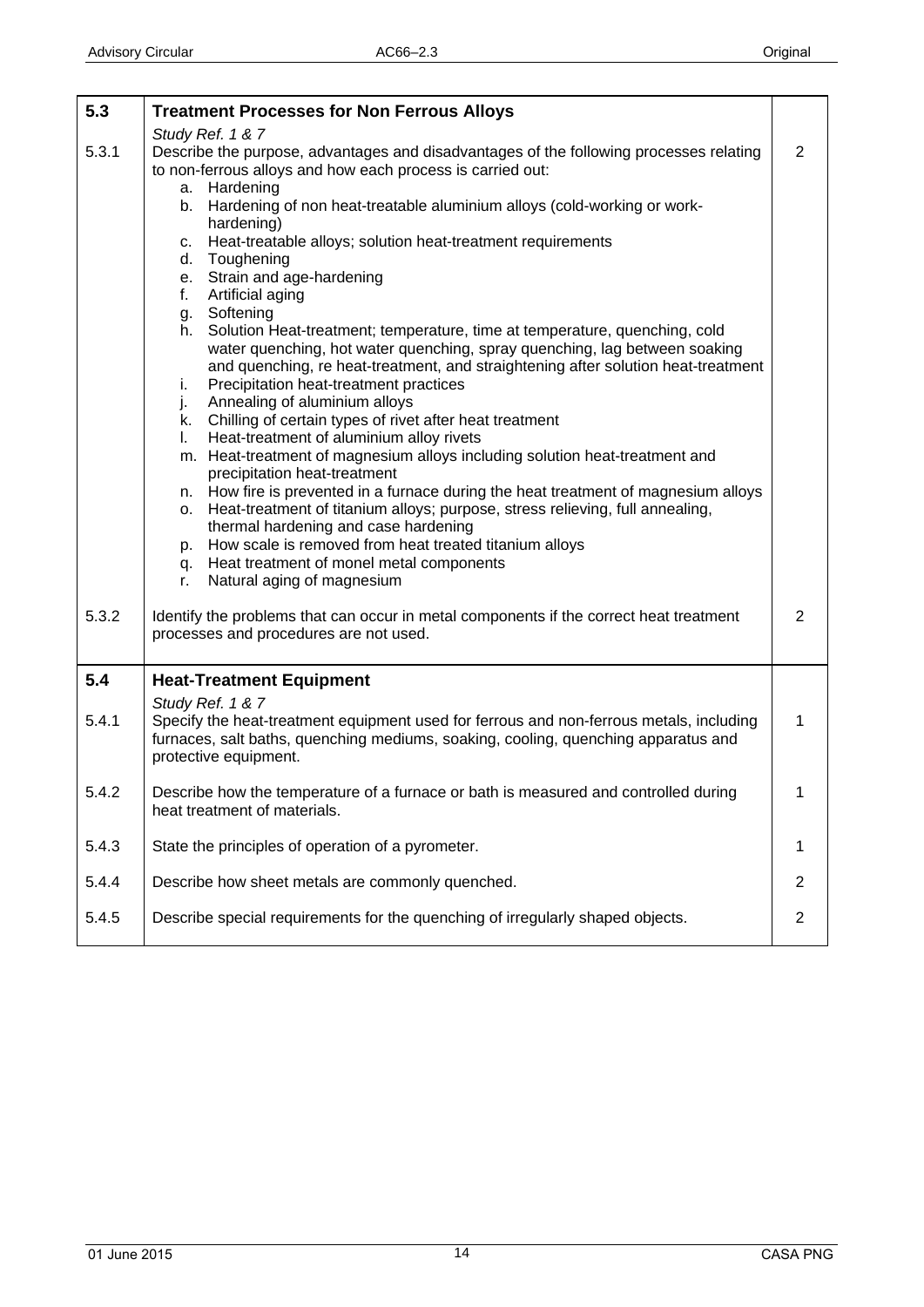<span id="page-14-0"></span>

| $6\phantom{1}$ | <b>Metal Working Processes</b>                                                                                                                                                                         |  |
|----------------|--------------------------------------------------------------------------------------------------------------------------------------------------------------------------------------------------------|--|
| 6.1            | <b>Description of Metal Working Processes</b>                                                                                                                                                          |  |
|                | Study Ref. 1 & 7                                                                                                                                                                                       |  |
| 6.1.1          | Outline the following metal working processes and give examples of where each process<br>could be used in the manufacture of aircraft materials or components:<br>a. Hot-working<br>Cold-working<br>b. |  |
|                | c. Extruding                                                                                                                                                                                           |  |
|                | d. Casting (permanent mould and die casting)<br>e. Forging                                                                                                                                             |  |
|                | f.<br>Drawing                                                                                                                                                                                          |  |
| 6.1.2          | Specify precautions and limitations relating to each process.                                                                                                                                          |  |
| 6.2            | <b>Metal Cutting</b>                                                                                                                                                                                   |  |
|                | Study Ref. 1 & 7                                                                                                                                                                                       |  |
| 6.2.1          | Describe how the following materials may be cut. Specify machines used, special<br>techniques and precautions:                                                                                         |  |
|                | a. Various thickness of steel plate<br>b. Various sizes of round stock                                                                                                                                 |  |
|                | c. Aluminium and magnesium sheet                                                                                                                                                                       |  |
|                | d. Various sizes of metal tubing                                                                                                                                                                       |  |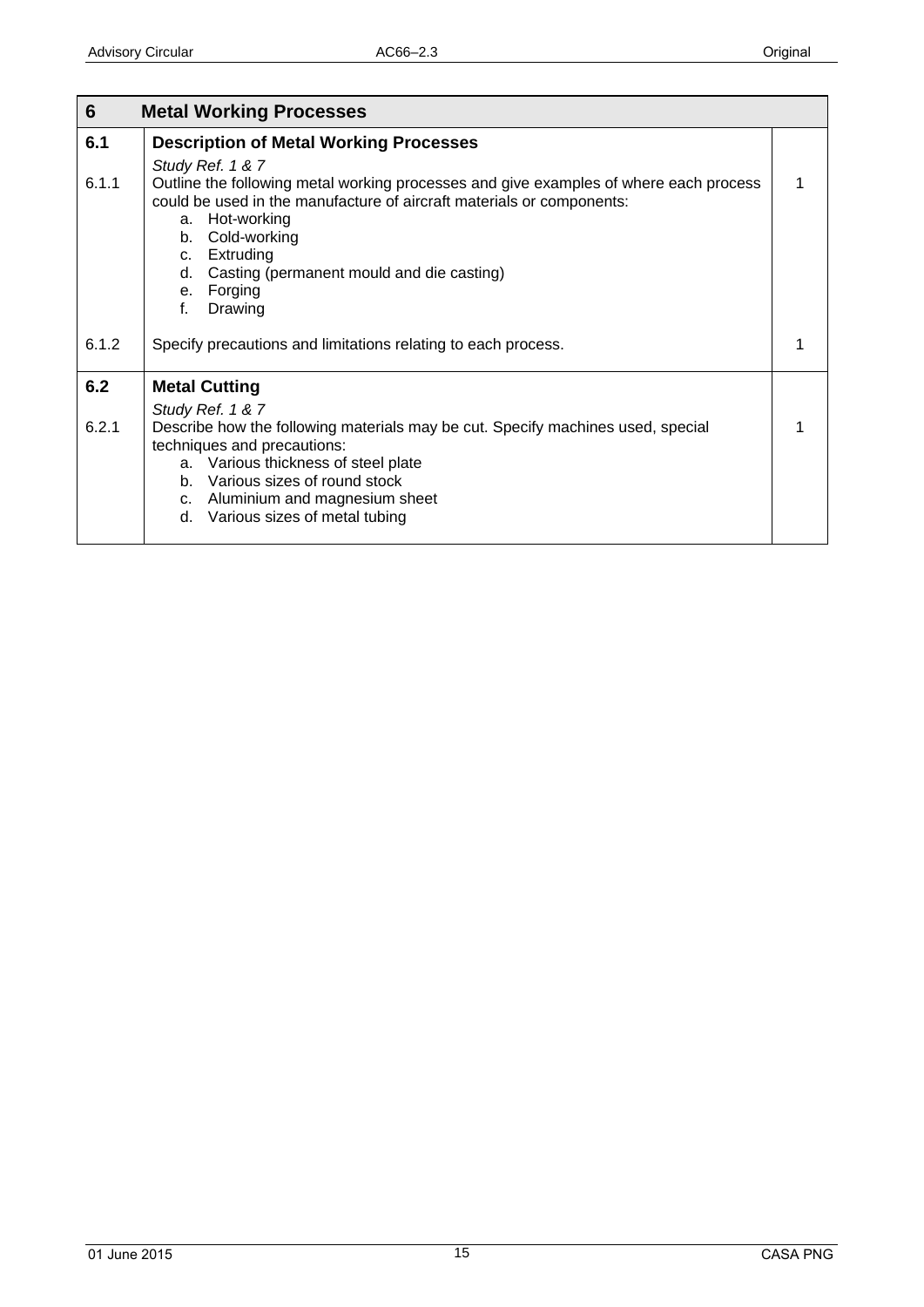<span id="page-15-0"></span>

| $\overline{7}$ | <b>Identification of Materials</b>                                                                                                                                                                                                                                                                                                                                                                        |                |
|----------------|-----------------------------------------------------------------------------------------------------------------------------------------------------------------------------------------------------------------------------------------------------------------------------------------------------------------------------------------------------------------------------------------------------------|----------------|
| 7.1<br>7.1.1   | <b>Classification of Steels</b><br>Study Ref. 1 & 7<br>State the SAE four-digit classification for the following alloy steels:<br>Carbon<br>a.<br>Plain carbon<br>b.<br>Free cutting<br>C.<br>Manganese<br>d.<br>e. Nickel<br>Nickel chromium<br>f.<br>Molybdenum<br>g.<br>Chrome molybdenum<br>h.<br>Nickel ,chrome, molybdenum<br>i.<br>Chromium<br>j.<br>k. Chrome vanadium<br>L.<br>Silicon manganese | 2              |
| 7.1.2          | Describe what each digit of the code represents.                                                                                                                                                                                                                                                                                                                                                          | $\overline{2}$ |
| 7.1.3          | Identify what the classification "SAE" stands for and why it is used in the aeronautical<br>industry.                                                                                                                                                                                                                                                                                                     | 1              |
| 7.2            | <b>Identification of Aluminium and Aluminium Alloys</b>                                                                                                                                                                                                                                                                                                                                                   |                |
| 7.2.1          | Study Ref. 1 & 7<br>Compare the difference between wrought and cast aluminium and state where each<br>process may be used.                                                                                                                                                                                                                                                                                | 1              |
| 7.2.2          | Compare the differences between heat treatable and non-heat treatable aluminium alloy<br>and state where each may be used on aircraft.                                                                                                                                                                                                                                                                    | 2              |
| 7.2.3          | State the four digit code used to identify aluminium and its alloys including:<br>major alloying element<br>а.<br>control of impurities<br>b.<br>percentage of pure aluminium<br>c.                                                                                                                                                                                                                       | 2              |
| 7.2.4          | Identify the aluminium alloys most commonly found in the construction of both light<br>aircraft and modern jets.                                                                                                                                                                                                                                                                                          | $\overline{2}$ |
| 7.2.5          | Using the four-digit code, identify pure aluminium and aluminium alloys with the following<br>alloying agents:<br>Copper<br>a.<br>Manganese<br>b.<br>Silicon<br>c.<br>Magnesium<br>d.<br>Magnesium and silicon<br>е.<br>f.<br>Zinc                                                                                                                                                                        | 3              |
| 7.2.6          | Describe the effects on the parent metal that the above alloying materials normally have<br>and where each is desirable in the manufacture of aircraft structure or components.                                                                                                                                                                                                                           | $\overline{2}$ |
| 7.2.7          | Explain the correct means of identification marking aluminium alloy sheets.                                                                                                                                                                                                                                                                                                                               | 3              |
| 7.2.8          | Describe how sodium hydroxide (caustic soda) may be used to identify certain aluminium<br>alloy sheets.                                                                                                                                                                                                                                                                                                   | 1              |
| 7.2.9          | Identify the four-digit code for aluminium alloys that are deemed to be weldable.                                                                                                                                                                                                                                                                                                                         | $\overline{2}$ |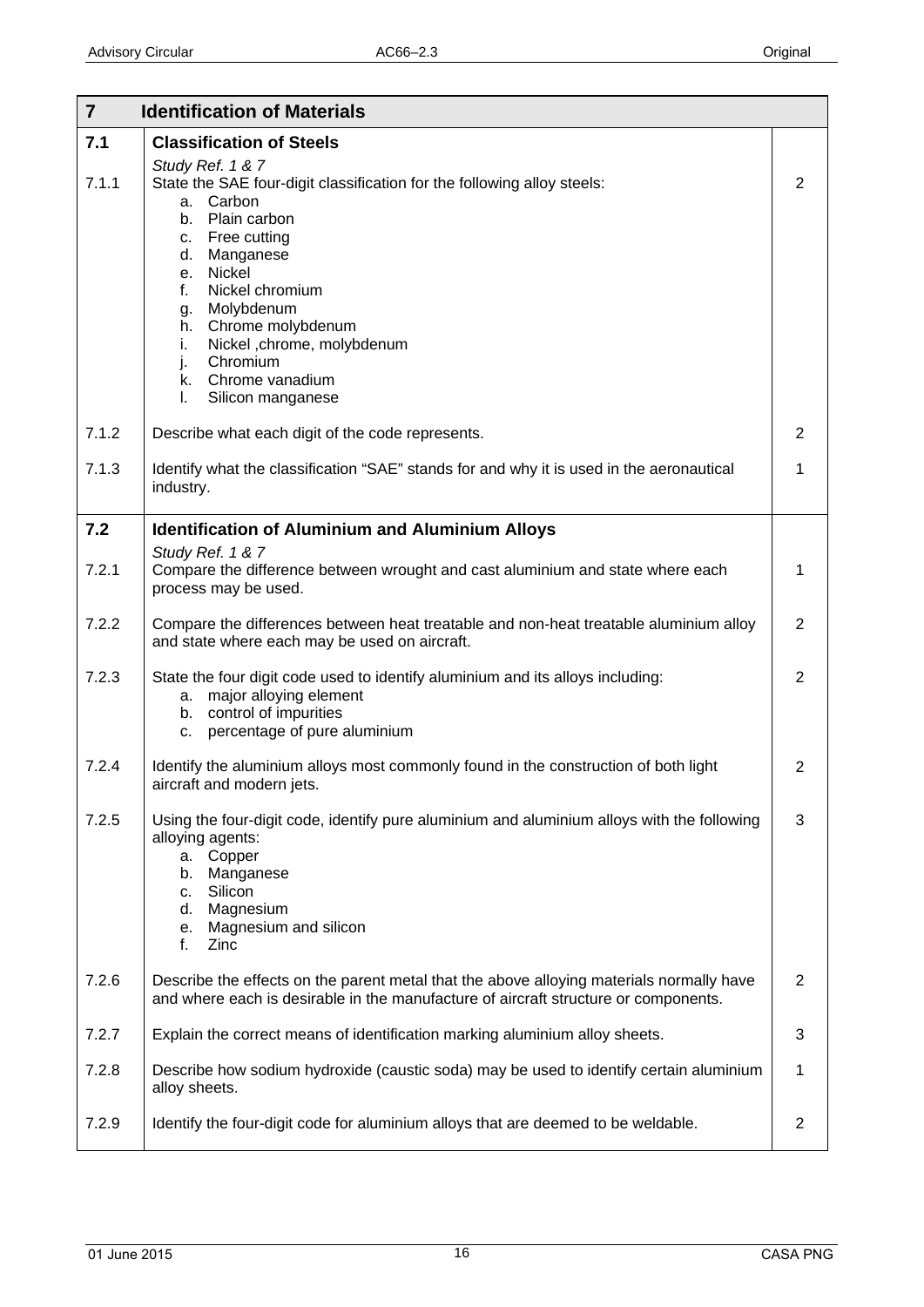<span id="page-16-0"></span>

| 7.3   | <b>Heat-Treatment Identification</b>                                                                                                                                                                        |                |
|-------|-------------------------------------------------------------------------------------------------------------------------------------------------------------------------------------------------------------|----------------|
| 7.3.1 | Study Ref. 1 & 7<br>Identify what is indicated by the following hardness conditions relating to aluminium<br>alloys T, T1, T2, T3, T4, T5, T6, T7, T8, T9, T10 and -W.                                      | $\overline{2}$ |
| 7.3.2 | Describe the process metals with each of these codes would have undergone to achieve<br>the desired state.                                                                                                  | $\overline{2}$ |
| 7.3.3 | Describe the identification of strain hardness or temper of aluminium alloys, such as-F, -<br>O, -H, -H1, -H2, -H3.                                                                                         | $\overline{2}$ |
| 7.3.4 | State how the degree of strain hardening is indicated with regard to tensile strength, e.g.<br>H32, H34, H36, H38 and H39.                                                                                  | $\overline{2}$ |
| 7.3.5 | Describe the processes aluminium with the above heat treatment codes would have<br>undergone to achieve the designated state.                                                                               | $\overline{2}$ |
| 7.3.6 | Explain the identification of clad aluminium and state what the cladding and core material<br>may be composed of.                                                                                           | 3              |
| 7.3.7 | Identify common aircraft metals by their physical characteristics.                                                                                                                                          | 2              |
| 7.3.8 | Specify how a heat treatable aluminium alloy may be identified using a physical test.                                                                                                                       | $\overline{2}$ |
| 7.3.9 | Explain the meaning of the temper designation (-W) when indicating the material<br>condition.                                                                                                               | 3              |
| 7.4   | <b>Heat-Treatment of Magnesium Alloys</b>                                                                                                                                                                   |                |
| 7.4.1 | Study Ref. 1 & 7<br>Describe the heat-treatment processes relating to magnesium and its alloys including; F,<br>O, H24, T4, T5, and T6.                                                                     | $\overline{2}$ |
| 7.5   | <b>Identification of Magnesium Alloys</b>                                                                                                                                                                   |                |
| 7.5.1 | Study Ref. 1<br>Describe the identification of Magnesium and magnesium alloys such as; F, O, H24, T4,<br>T5 and T6.                                                                                         | $\overline{2}$ |
| 7.6   | <b>Titanium</b>                                                                                                                                                                                             |                |
| 7.6.1 | Study Ref. 1 & 7<br>Describe the identification, composition and characteristics of titanium and titanium alloys<br>in the following (A, B, C) classifications. Alpha, alpha-beta, beta, beta heat-treated. | $\overline{2}$ |
| 7.6.2 | Identify a test to identify titanium sheet.                                                                                                                                                                 | 1              |
| 7.6.3 | Identify where titanium would most likely be used in the construction of modern aircraft or<br>aircraft components.                                                                                         | 1              |
| 7.7   | <b>Substitution of Materials</b>                                                                                                                                                                            |                |
| 7.7.1 | Study Ref. 1 & 7<br>Identify principles, practices and requirements relating to the substitution of aircraft<br>metals during the design of repair schemes or modification.                                 | 2              |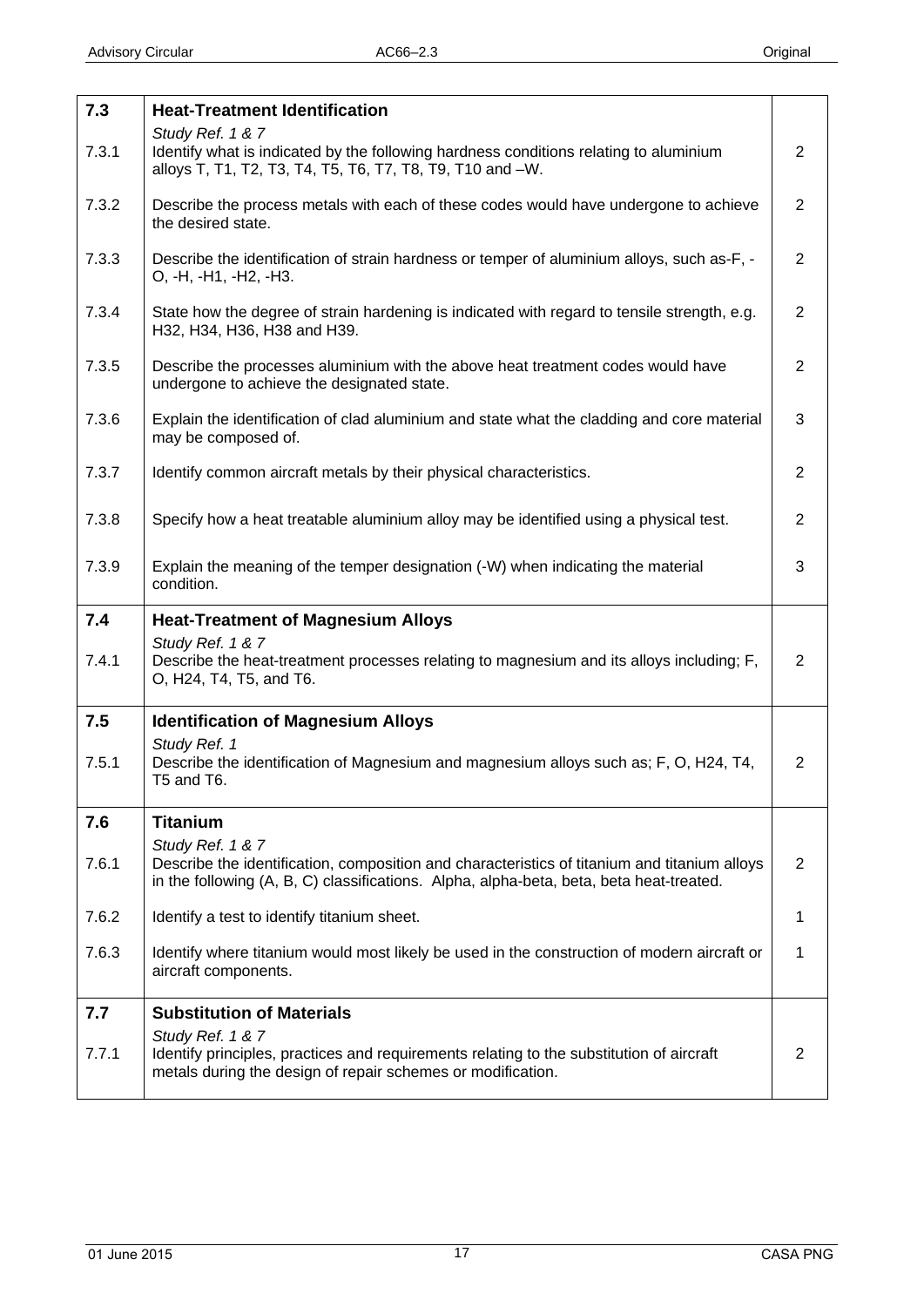<span id="page-17-0"></span>

| 7.8   | <b>Selection of Materials in Aircraft Construction</b>                                                                                                                                           |   |
|-------|--------------------------------------------------------------------------------------------------------------------------------------------------------------------------------------------------|---|
|       | Study Ref. 2 & 8                                                                                                                                                                                 |   |
| 7.8.1 | Describe the types and prime characteristics of materials used in the following aircraft                                                                                                         | 1 |
|       | applications:                                                                                                                                                                                    |   |
|       | a. Aircraft structure including, skin, spars, stringers, bulkheads, formers and<br>abrasion strips                                                                                               |   |
|       | b. Control surfaces and balance weights                                                                                                                                                          |   |
|       | c. Firewalls                                                                                                                                                                                     |   |
|       | d. Undercarriage oleos, spring legs, skids and axles                                                                                                                                             |   |
|       | e. Undercarriage attachment fittings                                                                                                                                                             |   |
|       | f.<br>Engine mounts and bearing frames,                                                                                                                                                          |   |
|       | g. Aircraft hardware including bolts, nuts, pins, washers, and rivets                                                                                                                            |   |
|       | h. Bearings, gears, gear casings and bushes                                                                                                                                                      |   |
|       | Springs, capsules, diaphragms<br>i.                                                                                                                                                              |   |
|       | Fairings, pulleys, pipes, hoses, control cables<br>j.                                                                                                                                            |   |
|       | Electrical wiring including the advantages of aluminium over copper and vice<br>k.<br>versa                                                                                                      |   |
|       | Gas turbine engine; turbine blades, compressor blades, combustion chambers,<br>L.<br>tail pipes, casings and housings                                                                            |   |
|       | m. Piston engine crankcases, crankshafts, conrods, pistons cylinder heads, barrels,<br>accessory gearboxes, mounting frames, exhaust systems, turbochargers,<br>propellers and helicopter rotors |   |
|       | n. Panels and work decks                                                                                                                                                                         |   |
|       | o. Fuel tanks and fuel cells                                                                                                                                                                     |   |
|       | p. Windows and windscreens                                                                                                                                                                       |   |
|       | Radomes, and antennae<br>q.                                                                                                                                                                      |   |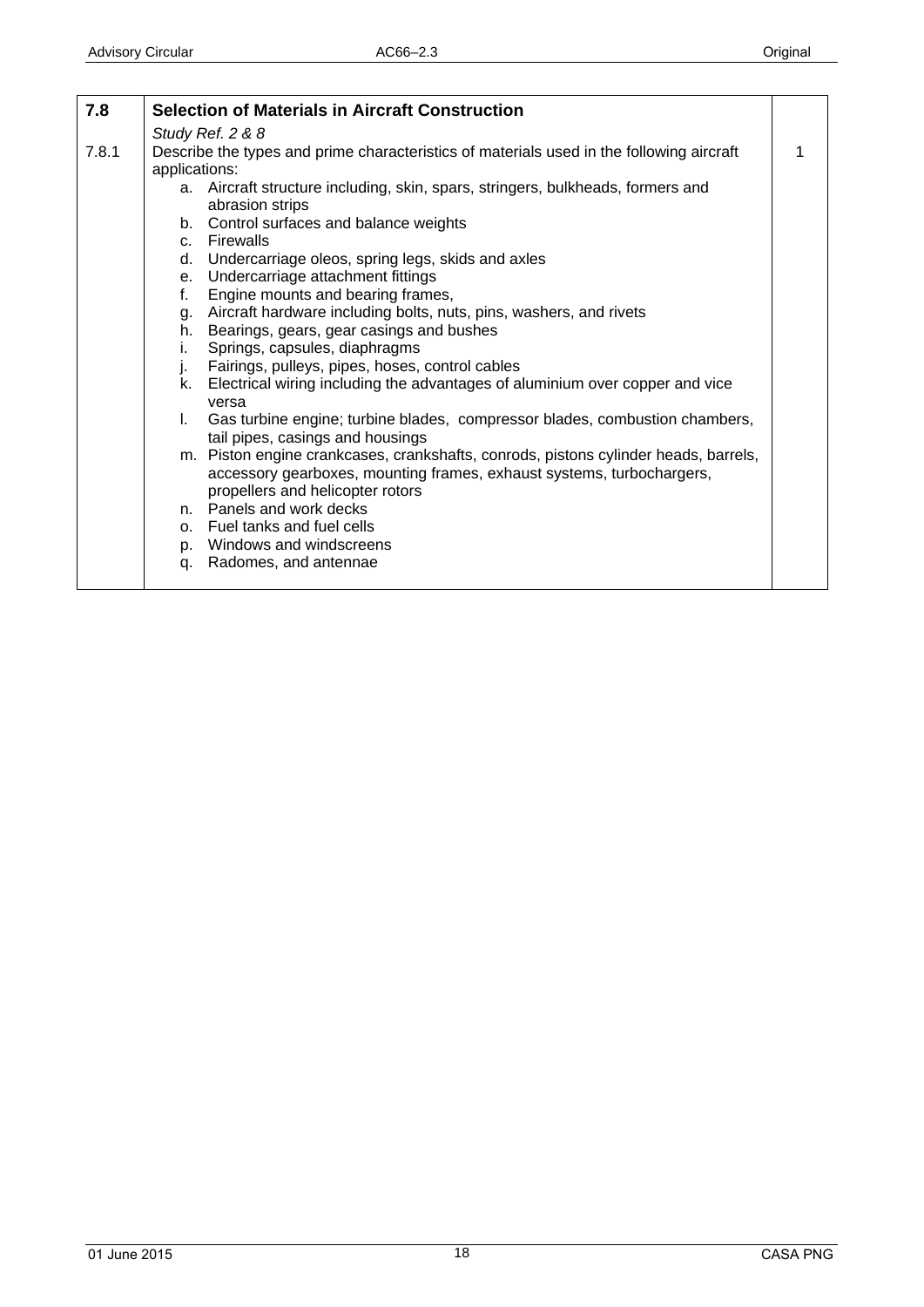<span id="page-18-0"></span>

| 8     | <b>Identification of Defects in Materials</b>                                                                                                                                                                                                                                                                                                                          |   |
|-------|------------------------------------------------------------------------------------------------------------------------------------------------------------------------------------------------------------------------------------------------------------------------------------------------------------------------------------------------------------------------|---|
| 8.1   | <b>Common Defects</b>                                                                                                                                                                                                                                                                                                                                                  |   |
| 8.1.1 | Study Ref 10 & 11.<br>Identify causes and give examples of the following defects or failures associated with the<br>operation of aircraft or aircraft components:<br>Tensile failure<br>a.<br><b>Compression failure</b><br>b.<br>c. Shear failure<br>d. Torsional failure and torsional/tensile failure<br>e. Brinelling<br>f.<br>Galling                             | 2 |
|       | Spalling<br>g.<br>h. Fretting<br>i.<br><b>Burnishing</b><br>Overheating<br>j.<br>Overloading<br>k.<br>Incorrect heat treatment<br>L.<br>m. Lack of lubrication<br>n. Weld decay<br>Hydrogen embrittlement.<br>о.<br>p. Fatigue stress and fatigue failure<br>Erosion of rotating componentry (e.g. propeller, turbine and compressor blades)<br>q.<br>Inclusions<br>r. |   |
| 8.1.2 | Specify typical measures that are commonly taken to prevent the above failures.                                                                                                                                                                                                                                                                                        | 1 |
| 8.1.3 | Describe typical surface marks and indications identifying the types of failure listed<br>above.                                                                                                                                                                                                                                                                       | 2 |
| 8.1.4 | Determine the stresses associated with the fastening or operation of aircraft hardware<br>and components, such as:<br>a. bolts<br>b. nuts<br>c. studs<br>d. rivets<br>pins<br>е.<br>f.<br>shafts<br>discs<br>g.<br>blades<br>h.<br>connecting rods<br>Τ.<br>gears<br>j.<br>struts<br>k. I                                                                              | 3 |
| 8.2   | <b>Identification of Failure Debris</b>                                                                                                                                                                                                                                                                                                                                |   |
| 8.2.1 | Describe failure debris commonly found in filters or on magnetic plugs fitted to piston and<br>gas turbine engines and gearboxes, and rotorcraft transmissions and gearboxes.                                                                                                                                                                                          | 2 |
| 8.2.2 | Specify debris test/identification methods.                                                                                                                                                                                                                                                                                                                            | 2 |
| 8.2.3 | Describe typical gear and bearing failures.                                                                                                                                                                                                                                                                                                                            | 2 |
| 8.2.4 | State the purpose of SOAP sampling programmes and interpretation of SOAP sample<br>results.                                                                                                                                                                                                                                                                            | 1 |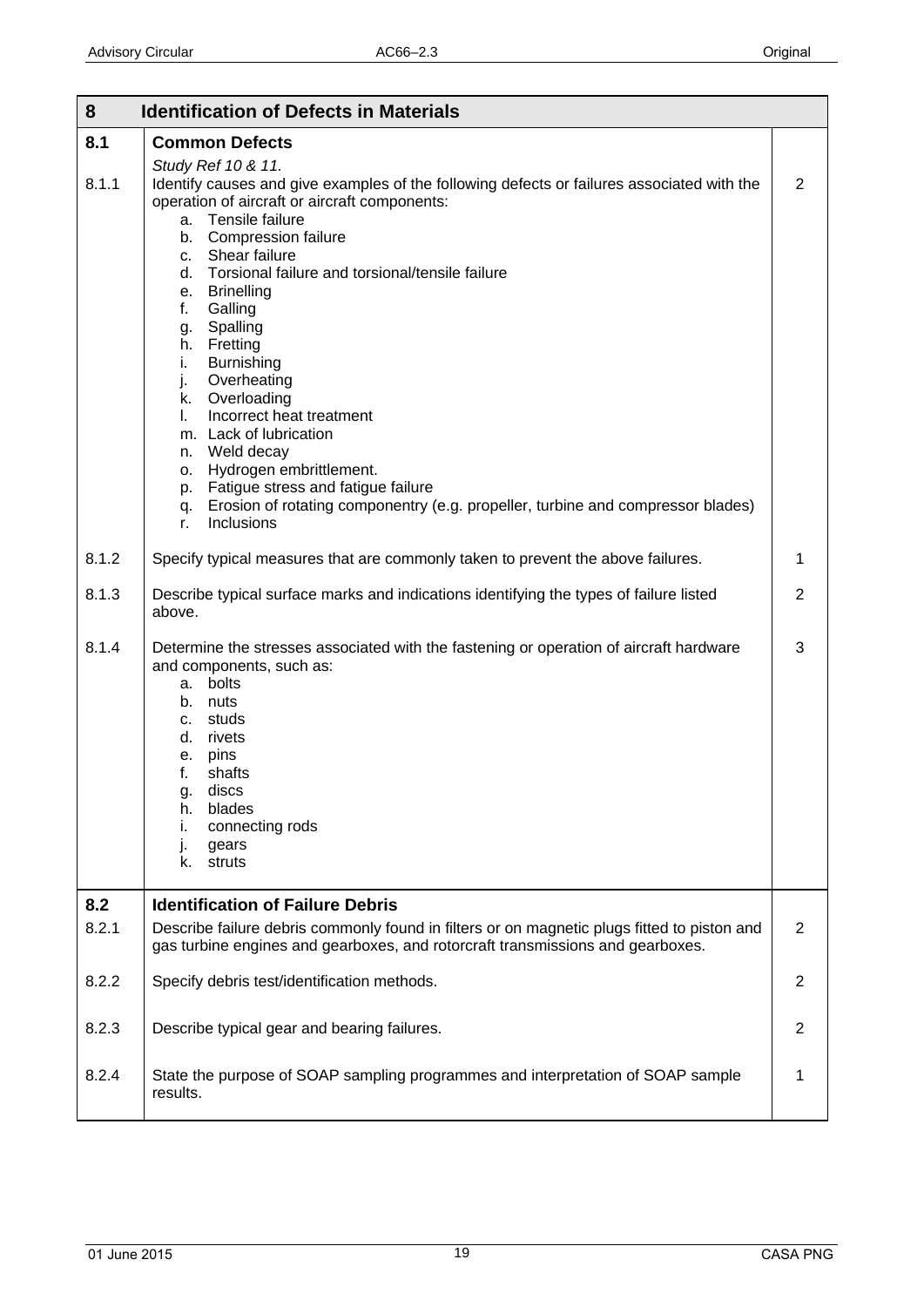<span id="page-19-0"></span>

| $9\phantom{.}$ | <b>Corrosion</b>                                                                                                                                                                                                                                                                                                                                                                                                                                                                                                                                                                                                |                |
|----------------|-----------------------------------------------------------------------------------------------------------------------------------------------------------------------------------------------------------------------------------------------------------------------------------------------------------------------------------------------------------------------------------------------------------------------------------------------------------------------------------------------------------------------------------------------------------------------------------------------------------------|----------------|
| 9.1            | <b>Corrosion Chemistry</b>                                                                                                                                                                                                                                                                                                                                                                                                                                                                                                                                                                                      |                |
| 9.1.1          | Study Ref 1, 7 & 11<br>Describe the chemistry behind the various forms of corrosion found on aircraft.                                                                                                                                                                                                                                                                                                                                                                                                                                                                                                          | 2              |
| 9.1.2          | Identify what substances metals are converted into during the corrosion process.                                                                                                                                                                                                                                                                                                                                                                                                                                                                                                                                | $\overline{2}$ |
| 9.1.3          | Identify common aircraft metals in order of their electrical potential. Show how anodes<br>and cathodes develop and produce electron flow.                                                                                                                                                                                                                                                                                                                                                                                                                                                                      | 1              |
| 9.1.4          | Describe the susceptibility of various aircraft materials to the common types of corrosion.                                                                                                                                                                                                                                                                                                                                                                                                                                                                                                                     | 2              |
| 9.1.5          | Specify why pure aluminium is considered to be corrosion resistant.                                                                                                                                                                                                                                                                                                                                                                                                                                                                                                                                             | 2              |
| 9.2<br>9.2.1   | <b>Classification of Corrosion</b><br>Study Ref 1, 7 & 11<br>Describe the two general classifications of corrosion:<br>a. Direct chemical attack<br>b. Electrochemical attack                                                                                                                                                                                                                                                                                                                                                                                                                                   | $\overline{2}$ |
| 9.3            | <b>Corrosive Agents</b>                                                                                                                                                                                                                                                                                                                                                                                                                                                                                                                                                                                         |                |
| 9.3.1          | Study Ref. 1<br>Specify the effects of the following corrosive agents on aircraft structure.<br>a. Acids and alkalis<br>b. Salts<br>c. Salt spray<br>d. Air (moisture, humidity, acid rain, volcanic fallout)<br>Organic growths<br>е.                                                                                                                                                                                                                                                                                                                                                                          | 2              |
| 9.4            | <b>Types of Corrosion</b>                                                                                                                                                                                                                                                                                                                                                                                                                                                                                                                                                                                       |                |
| 9.4.1          | Study Ref 1, 7 & 11<br>Describe the following types of corrosion, the causal factors, how each affects the base<br>metal, and how each type of corrosion is treated or neutralised:<br>Oxidation (ferrous oxide)<br>а.<br>Uniform surface corrosion<br>b.<br>Pitting corrosion<br>с.<br>Galvanic corrosion or dissimilar metal corrosion<br>d.<br>Concentration cell corrosion<br>e.<br>f.<br>Oxygen concentration cell corrosion<br>Metal ion concentration cell corrosion<br>g.<br>Active-passive cells<br>h.<br>Filiform corrosion<br>i.<br>Intergranular corrosion and intergranular stress corrosion<br>J. | 3              |
|                | <b>Exfoliation corrosion</b><br>k.<br>Stress corrosion<br>L.<br>m. Corrosion fatigue<br>Fretting corrosion<br>n.                                                                                                                                                                                                                                                                                                                                                                                                                                                                                                |                |
| 9.4.2          | Describe the general identifying characteristics of corrosion on the following metals:<br><b>Steel</b><br>а.<br>Copper<br>b.<br>Aluminium<br>C.<br><b>Brass</b><br>d.<br>Magnesium<br>е.<br>Titanium<br>f.<br>Lead<br>g.                                                                                                                                                                                                                                                                                                                                                                                        | 2              |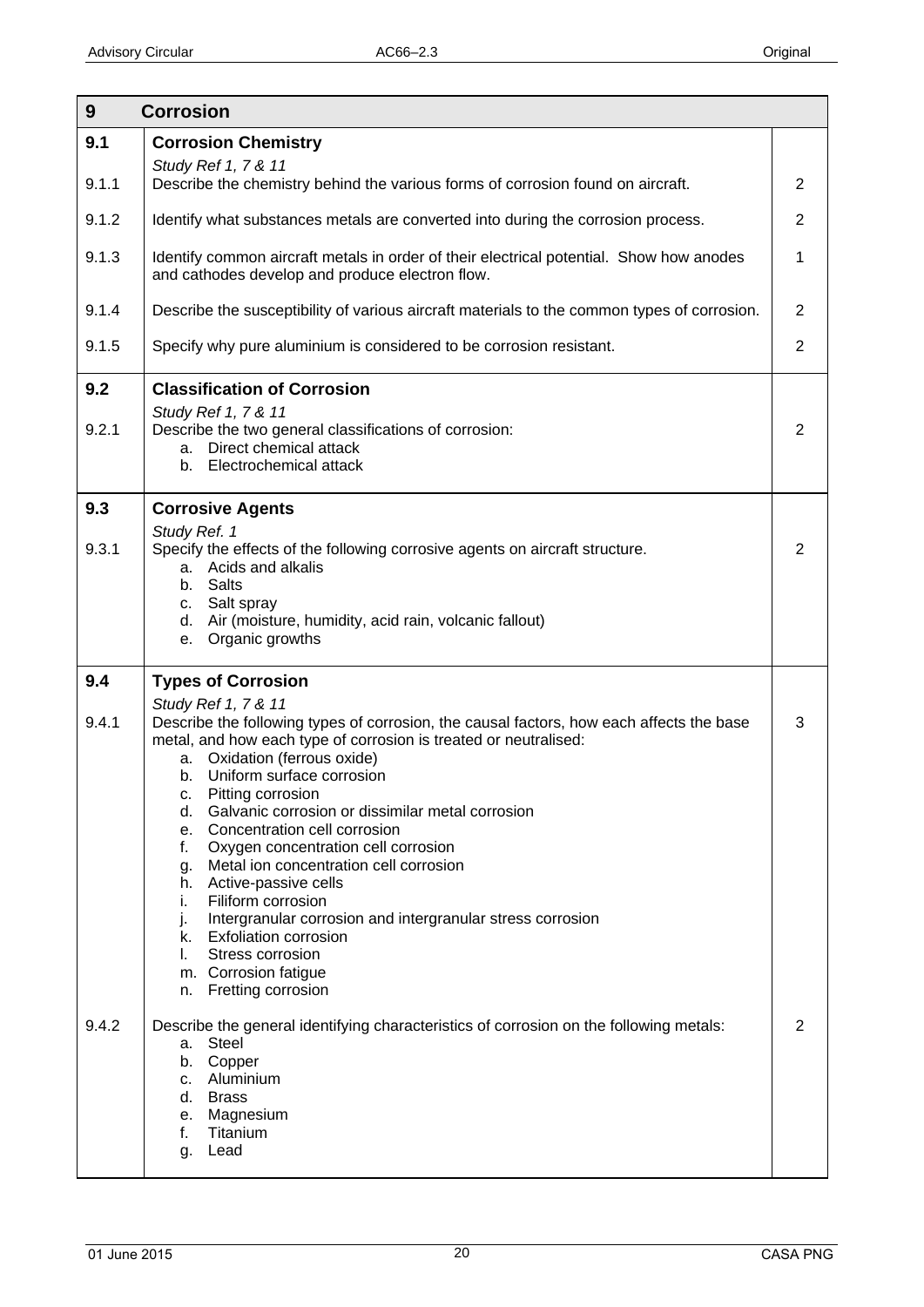<span id="page-20-0"></span>

| 9.5   | <b>Contributory Factors</b>                                                                                                   |                |
|-------|-------------------------------------------------------------------------------------------------------------------------------|----------------|
|       | Study Ref 1, 7 & 11                                                                                                           |                |
| 9.5.1 | State how the following factors contribute to corrosion:                                                                      | 1              |
|       | a. Size and type of metal<br>b. Foreign materials                                                                             |                |
|       | c. Fluids and abrasives                                                                                                       |                |
|       | d. Electrical potential difference                                                                                            |                |
|       | e. Lack of cleanliness<br>f.<br><b>Stress</b>                                                                                 |                |
|       |                                                                                                                               |                |
| 9.6   | <b>Corrosion Detection</b>                                                                                                    |                |
|       | Study Ref 1, 7 & 11                                                                                                           |                |
| 9.6.1 | Detail corrosion detection methods and explain how results may be interpreted.                                                | 3              |
| 9.7   | <b>Corrosion Prone Areas on Aircraft</b>                                                                                      |                |
|       | Study Ref 1, 7 & 11                                                                                                           |                |
| 9.7.1 | Describe the following corrosion prone areas, the likely types of corrosion found in these<br>areas, and the probable causes: | $\overline{2}$ |
|       | a. Engine exhaust trail areas                                                                                                 |                |
|       | b. Battery compartments and vents                                                                                             |                |
|       | c. Lavatories and food service areas                                                                                          |                |
|       | d. Wheel wells and landing gear<br>e. External skin areas                                                                     |                |
|       | Engine inlet and frontal areas<br>f.                                                                                          |                |
|       | g. Cooling air vents                                                                                                          |                |
|       | h. Fuel tanks                                                                                                                 |                |
|       | Piano wire hinges<br>i.<br>Control surface recesses: wing flap and spoiler recesses<br>j.                                     |                |
|       | k. Flap tracks                                                                                                                |                |
|       | Bilge areas and water entrapment areas<br>L.                                                                                  |                |
|       | m. Landing gear boxes<br>Engine mount structure                                                                               |                |
|       | n.<br>o. Cylinder fins, crankcases and accessory housings                                                                     |                |
|       | Helicopter rotor heads, blades and gearboxes<br>p.                                                                            |                |
|       | q. Control cables                                                                                                             |                |
|       | Welded areas<br>r.<br>Electronic equipment<br>s.                                                                              |                |
|       |                                                                                                                               |                |
| 9.8   | <b>Corrosion Effects on Specific Materials</b><br>Study Ref 1, 7 & 11                                                         |                |
| 9.8.1 | Describe specific corrosion problems relating to:                                                                             | 2              |
|       | a. ferrous metal components.                                                                                                  |                |
|       | b. aluminium and aluminium alloys.                                                                                            |                |
|       | c. magnesium.<br>d. copper.                                                                                                   |                |
|       | e. titanium and titanium alloys.                                                                                              |                |
| 9.9   | <b>Anti-Corrosion Treatments</b>                                                                                              |                |
|       | Study Ref 1, 7 & 11                                                                                                           |                |
| 9.9.1 | Explain the following treatments relating to aluminium alloys:<br>Mechanical corrosion removal<br>a.                          | 3              |
|       | b. Chemical neutralisation                                                                                                    |                |
|       | c. Cladding                                                                                                                   |                |
|       | d. Surface oxide film; anodising                                                                                              |                |
|       | e. Alodine solution<br>f.                                                                                                     |                |
|       | Organic films including; zinc chromate, chromic acid etch, wash primer and<br>epoxy primers                                   |                |
|       | g. Protection of integral fuel tanks for microbiological corrosion                                                            |                |
|       | h. Shot-peening                                                                                                               |                |
|       |                                                                                                                               |                |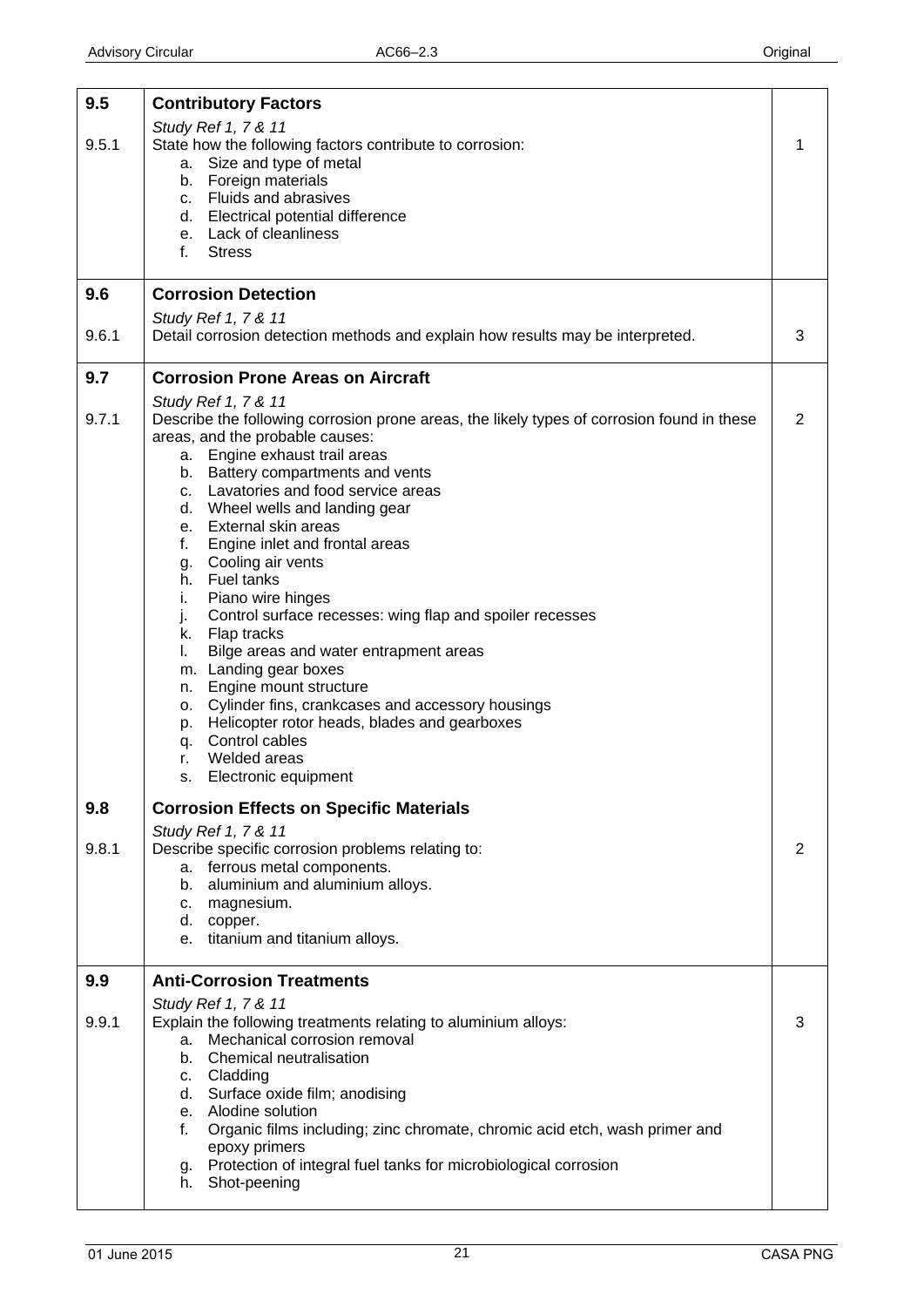<span id="page-21-0"></span>

| 9.9.2  | Explain the following treatments for ferrous metals:                                                                  | 3              |
|--------|-----------------------------------------------------------------------------------------------------------------------|----------------|
|        | Mechanical corrosion removal<br>a.                                                                                    |                |
|        | Abrasive blasting<br>b.                                                                                               |                |
|        | c. Corrosion removal from highly stressed parts                                                                       |                |
|        | d. Nickel or chrome plating                                                                                           |                |
|        | Hard chroming<br>е.<br>Cadmium plating<br>f.                                                                          |                |
|        | Sacrificial corrosion<br>g.                                                                                           |                |
|        | Galvanising<br>h.                                                                                                     |                |
|        | Metal spraying<br>Ĺ.                                                                                                  |                |
|        | j.<br>Organic coatings                                                                                                |                |
|        | k. Zinc chromate priming                                                                                              |                |
|        | Sherardising<br>L.                                                                                                    |                |
|        | m. Parkerising                                                                                                        |                |
|        | n. Enamels                                                                                                            |                |
|        | Chlorinated rubber compounds<br>0.                                                                                    |                |
| 9.9.3  | Describe the following treatments for Magnesium alloys:                                                               | 1              |
|        | Mechanical removal of corrosion<br>a.                                                                                 |                |
|        | Decarbonisation<br>b.                                                                                                 |                |
|        | Surface treatments<br>C.                                                                                              |                |
|        | d. Anodising                                                                                                          |                |
|        | e. Chromic acid pickling                                                                                              |                |
|        | Dichromate conversion<br>f.                                                                                           |                |
|        | Stannate immersion<br>q.                                                                                              |                |
| 9.9.4  | Specify acceptable methods of anti corrosion treatment applied after the in-service repair                            | 2              |
|        | or restoration of aircraft structure or components, with particular regard to:                                        |                |
|        | a. steel parts.                                                                                                       |                |
|        | b. painted surfaces.                                                                                                  |                |
|        | anodised parts.<br>C.                                                                                                 |                |
|        | d. magnesium parts.                                                                                                   |                |
|        | aluminium parts.<br>е.                                                                                                |                |
|        | f.<br>plated parts.                                                                                                   |                |
| 9.10   | <b>Specific Corrosion Prevention Methods</b>                                                                          |                |
|        | Study Ref 1, 7 & 11                                                                                                   |                |
| 9.10.1 | Describe corrosion prevention methods such as:                                                                        | 2              |
|        | dissimilar metal insulation.<br>a.                                                                                    |                |
|        | powerplant external preservation.<br>b.                                                                               |                |
|        | protection of light alloys from steel fasteners.<br>c.                                                                |                |
| 9.10.2 | Specify the effects of improper heat-treatment on the corrosion of base metals.                                       | 2              |
|        |                                                                                                                       |                |
| 9.10.3 | Describe preventive maintenance methods to avoid corrosion.                                                           | $\overline{2}$ |
| 9.10.4 | Describe corrosion prevention and treatment methods for bonded metal honeycomb                                        | $\overline{2}$ |
|        | structure including the prevention of corrosion around rivets.                                                        |                |
|        |                                                                                                                       |                |
| 9.10.5 | Specify the precautions when assembling graphite structure or panels containing light<br>alloy hardware and fittings. | 1              |
|        |                                                                                                                       |                |
| 9.10.6 | Describe corrosion proofing methods for seaplanes.                                                                    | $\overline{2}$ |
|        |                                                                                                                       |                |
| 9.10.7 | Outline common corrosion proofing methods employed during aircraft construction or                                    | 1              |
|        | fabrication.                                                                                                          |                |
| 9.10.8 | Describe surface restoration methods for damaged protective films.                                                    | 2              |
|        |                                                                                                                       |                |
| 9.10.9 | Describe procedures for handling aircraft recovered from salt water.                                                  | $\overline{2}$ |
|        |                                                                                                                       |                |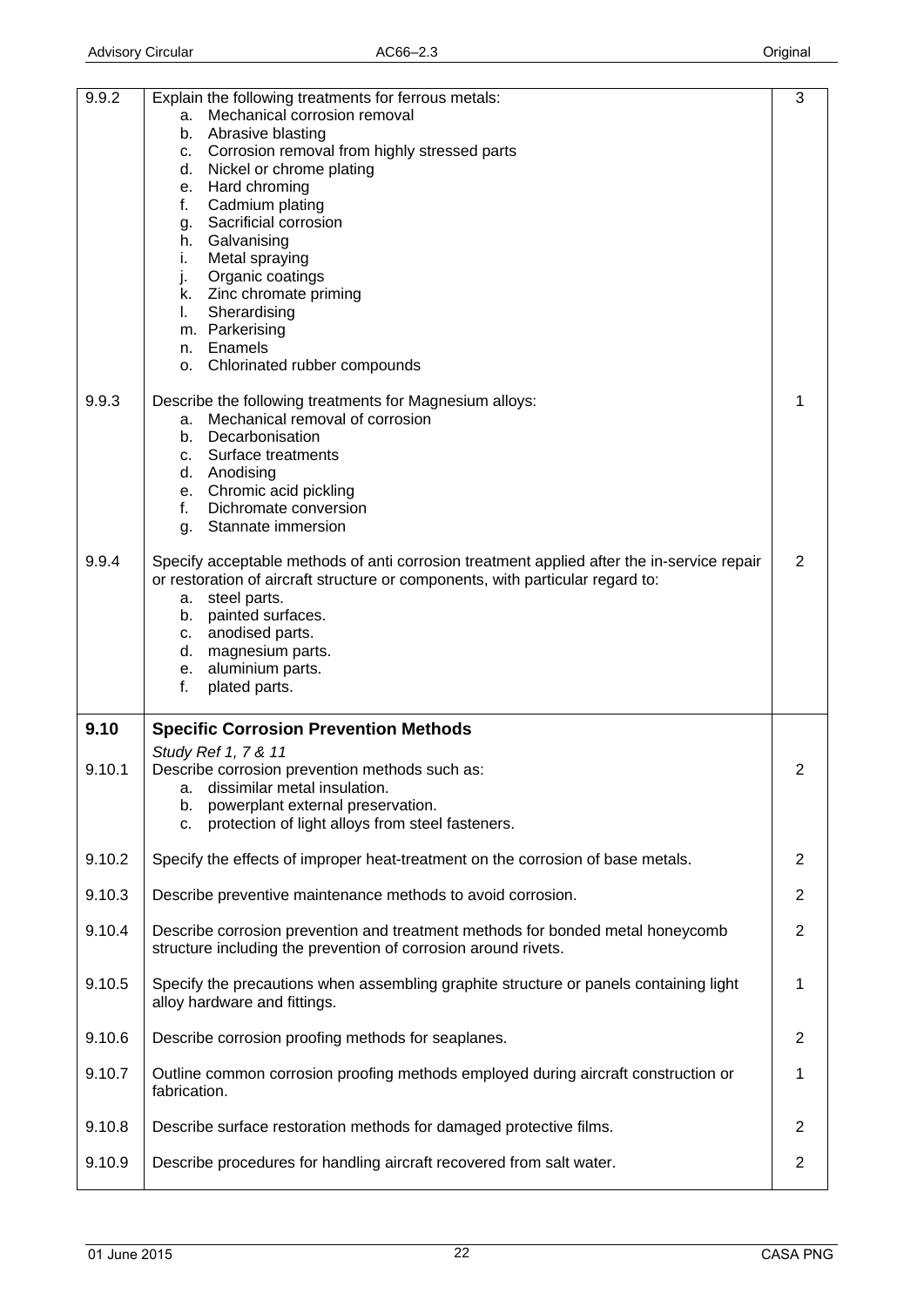<span id="page-22-0"></span>

| 9.10.10 | Describe the treatment of structure after electrolyte spills from the various types of<br>aircraft battery commonly found in service.                              | $\overline{2}$ |
|---------|--------------------------------------------------------------------------------------------------------------------------------------------------------------------|----------------|
| 9.10.11 | State how titanium alloy is protected after light corrosion removal.                                                                                               |                |
| 9.10.12 | State how corrosion-resistant steel parts in exhaust systems should be blast cleaned.                                                                              |                |
| 9.10.13 | Specify how the internal surface of steel tubing is best protected from corrosion.                                                                                 | $\overline{2}$ |
| 9.10.14 | Describe the process of internal engine inhibiting and why the crankshaft should not be<br>turned after the final internal spray.                                  |                |
| 9.11    | <b>Corrosion Repair Techniques and Limits</b>                                                                                                                      |                |
|         | Study Ref 1, 7 & 11                                                                                                                                                |                |
| 9.11.1  | Describe corrosion repair techniques and repair limits.                                                                                                            | 2              |
| 9.11.2  | From given information, determine component serviceable after repair or rework, to<br>remove or treat corrosion.                                                   | $\overline{2}$ |
| 9.12    | <b>Mercury Contamination</b>                                                                                                                                       |                |
| 9.12.1  | Study Ref 1 & 7<br>Specify the effects of mercury contamination on aircraft structure, methods used to<br>remove the contamination and precautions to be observed. | 2              |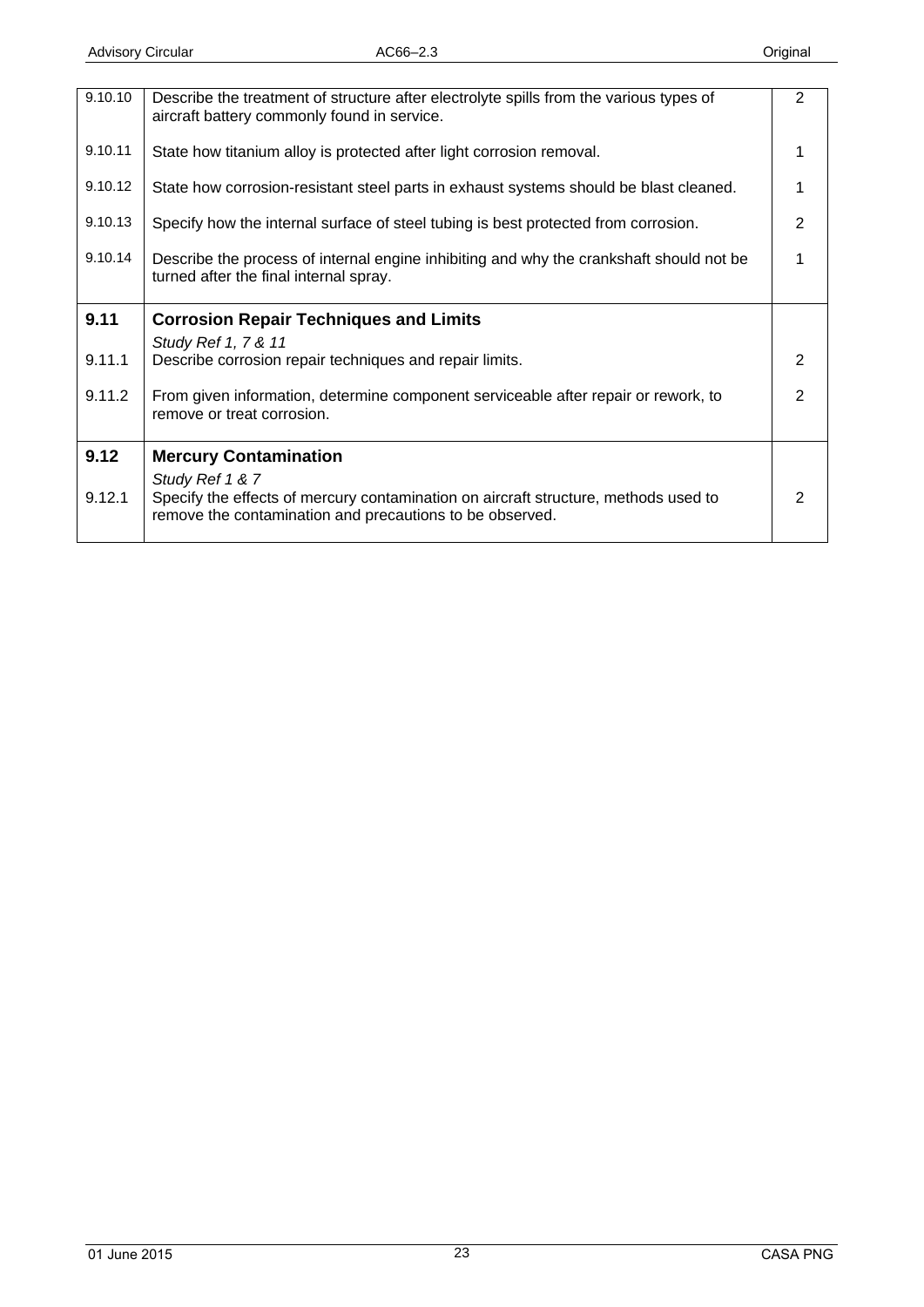<span id="page-23-0"></span>

| 10     | <b>Non-Destructive Testing</b>                                                                                                                                                                                                                                                                                                                                                                                                                                                     |   |
|--------|------------------------------------------------------------------------------------------------------------------------------------------------------------------------------------------------------------------------------------------------------------------------------------------------------------------------------------------------------------------------------------------------------------------------------------------------------------------------------------|---|
| 10.1   | <b>Common Non-Destructive Testing Methods</b>                                                                                                                                                                                                                                                                                                                                                                                                                                      |   |
| 10.1.1 | Study Ref. 5<br>Identify the six common non-destructive testing methods and describe their applications<br>for aircraft.                                                                                                                                                                                                                                                                                                                                                           | 1 |
| 10.1.2 | Compare the advantages, disadvantages and limitations of each method.                                                                                                                                                                                                                                                                                                                                                                                                              | 1 |
| 10.1.3 | Distinguish between false indications and defect indications for each of the NDT<br>processes.                                                                                                                                                                                                                                                                                                                                                                                     | 1 |
| 10.1.4 | Describe common defects and how they would show up in each of the testing methods.                                                                                                                                                                                                                                                                                                                                                                                                 | 1 |
| 10.2   | <b>Visual Inspection</b>                                                                                                                                                                                                                                                                                                                                                                                                                                                           |   |
| 10.2.1 | Describe how various components may be inspected internally and externally using a<br>magnifying glass, borescope or the naked eye.                                                                                                                                                                                                                                                                                                                                                | 2 |
| 10.2.2 | Using sound technical reasoning, identify crack prone areas on aircraft and aircraft<br>components.                                                                                                                                                                                                                                                                                                                                                                                | 2 |
| 10.3   | <b>Liquid Penetrant Testing</b>                                                                                                                                                                                                                                                                                                                                                                                                                                                    |   |
| 10.3.1 | Study Ref. 5<br>Explain the following terms and activities relating to liquid penetrant testing procedures:<br>a. Surface preparation, pre cleaning and removal of protective coatings<br>b. Testing theory<br>c. Penetrant application<br>d. Excess penetrant removal<br>e. Developer application<br>Black light operation and its advantages<br>f.<br>Inspection area<br>g.                                                                                                      | 2 |
|        | h. Indications<br>Post inspection cleaning<br>i.<br>Factors affecting the success of liquid penetrant inspection<br>j.<br>System monitoring<br>k.<br>Health and safety considerations<br>L.                                                                                                                                                                                                                                                                                        |   |
| 10.4   | <b>Magnetic Particle Testing</b>                                                                                                                                                                                                                                                                                                                                                                                                                                                   |   |
| 10.4.1 | Study Ref. 5<br>Explain the following terms and activities relating to magnetic particle testing:<br>Magnetism of materials<br>a.<br>b. Testing theory<br>c. Surface preparation including removal of protective coatings and plating<br>d. Magnetisation<br>e. Particle application<br>Techniques for checking longitudinal and circumferential cracks<br>f.<br>Inspection techniques<br>g.<br>Identification of sub-surface inclusions<br>h.<br>Demagnetisation techniques<br>i. | 1 |
|        | Post test cleaning<br>j.<br>Factors affecting the magnetic particle test<br>k.<br>Monitoring the testing system<br>I.                                                                                                                                                                                                                                                                                                                                                              |   |
| 10.4.2 | m. Health and safety precautions<br>Give examples of components commonly tested by the magnetic particle process.                                                                                                                                                                                                                                                                                                                                                                  | 1 |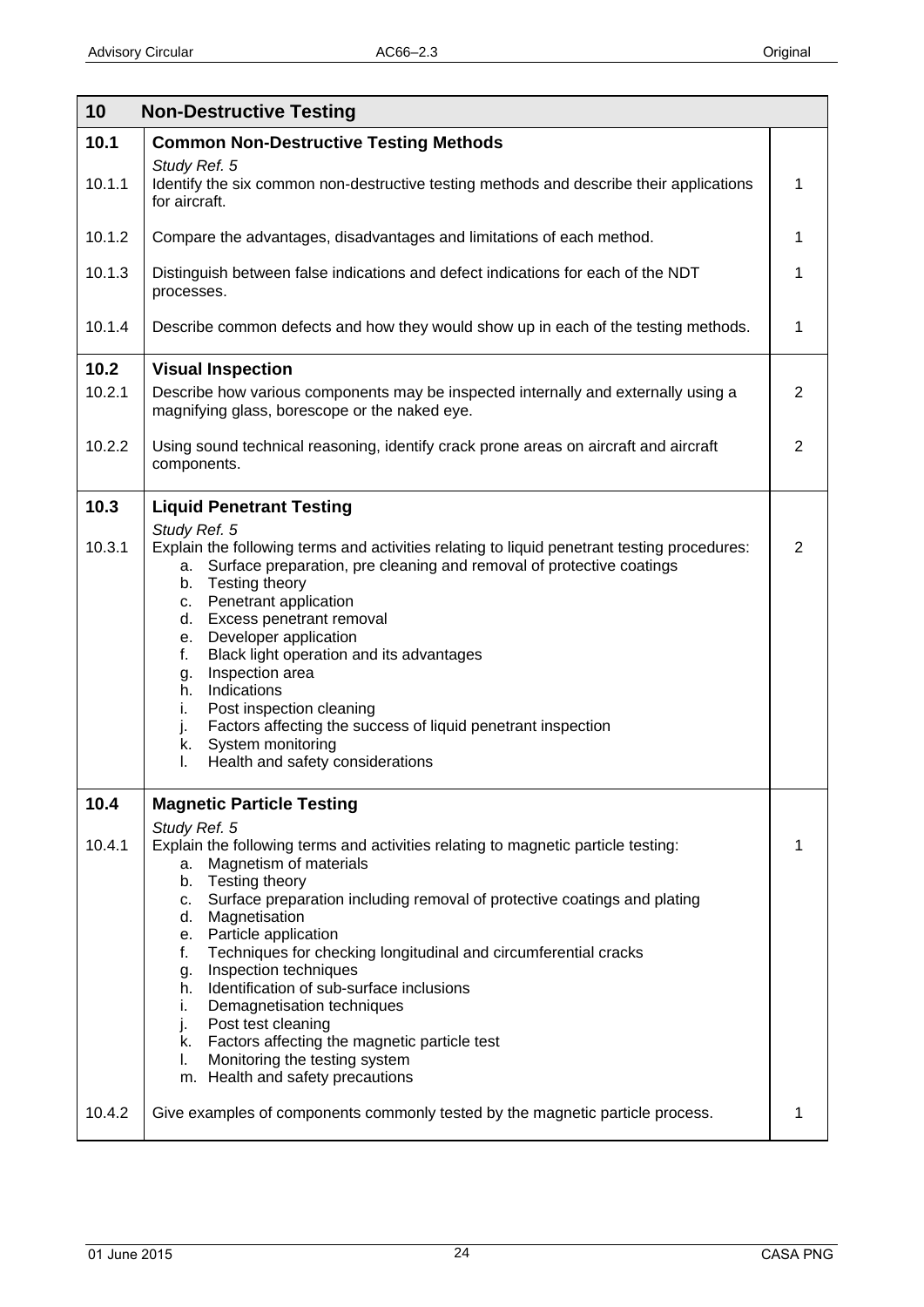<span id="page-24-0"></span>

| 10.5             | <b>Eddy Current Testing</b>                                                                                                                                                                                                                                                                                                                                                                                                                                                                                                                                                                                                                                                                                                                               |        |
|------------------|-----------------------------------------------------------------------------------------------------------------------------------------------------------------------------------------------------------------------------------------------------------------------------------------------------------------------------------------------------------------------------------------------------------------------------------------------------------------------------------------------------------------------------------------------------------------------------------------------------------------------------------------------------------------------------------------------------------------------------------------------------------|--------|
| 10.5.1           | Study Ref. 5<br>Outline the following terms and activities relating to eddy current testing:<br>Testing theory<br>а.<br>Impedance<br>b.<br>Frequency<br>C.<br>Eddy current instruments<br>d.<br>e. Test coils including small and large diameter coils<br>f.<br>Speciality probes<br>Conductivity standards<br>g.<br>Thinning standards<br>h.<br>Crack standards<br>i.<br>j.<br>Impedance plane analysis including lift-off, conductivity, permeability, effects of<br>lift-off, material thickness, cracks, and magnetic-optic/eddy current imager<br>Factors which determine the current value through the probe coil<br>k.                                                                                                                             | 1      |
| 10.5.2           | Give examples of components or structure commonly tested by the eddy current<br>process.                                                                                                                                                                                                                                                                                                                                                                                                                                                                                                                                                                                                                                                                  | 1      |
| 10.6             | <b>Ultra-Sonic Testing</b>                                                                                                                                                                                                                                                                                                                                                                                                                                                                                                                                                                                                                                                                                                                                |        |
| 10.6.1<br>10.6.2 | Study Ref. 5<br>Outline the following terms and activities relating to ultrasonic testing:<br>Testing theory<br>a.<br>b. Wave forms<br>c. Sound wave generation<br>d. Generation of longitudinal, shear, surface and plate waves<br>Energy losses including reflection of ultrasonic waves, attenuation and couplants<br>е.<br>Principles of operation including pulse-echo angle beam, through-transmission<br>f.<br>testing and immersion testing<br>Factors affecting ultrasonic tests including sound beam characteristics and<br>g.<br>frequency<br>h. CRT Display presentations including A-scan, B-scan and C-scan<br>The use of reference standards<br>i.<br>Give examples of components or structure commonly tested by the ultra sonic process. | 1<br>1 |
| 10.7             | <b>Radiographic Testing</b>                                                                                                                                                                                                                                                                                                                                                                                                                                                                                                                                                                                                                                                                                                                               |        |
| 10.7.1           | Study Ref. 5<br>Outline the following terms and activities relating to radiographic inspection:<br>Principles of radiography<br>a.<br>Radiation sources including X-rays and gamma rays<br>b.<br>Radiographic equipment<br>C.<br>d. Steps to radiographic inspection including aircraft preparation, set-up, exposure,<br>film processing and radiographic interpretation<br>e. Health and safety requirements including the protection of persons not directly<br>involved with the process                                                                                                                                                                                                                                                              | 1      |
| 10.7.2           | Describe how cracks, corrosion and other defects are identified on x-ray film.                                                                                                                                                                                                                                                                                                                                                                                                                                                                                                                                                                                                                                                                            | 1      |
| 10.7.3           | Give examples of components or structure commonly tested by the x-ray process.                                                                                                                                                                                                                                                                                                                                                                                                                                                                                                                                                                                                                                                                            | 1      |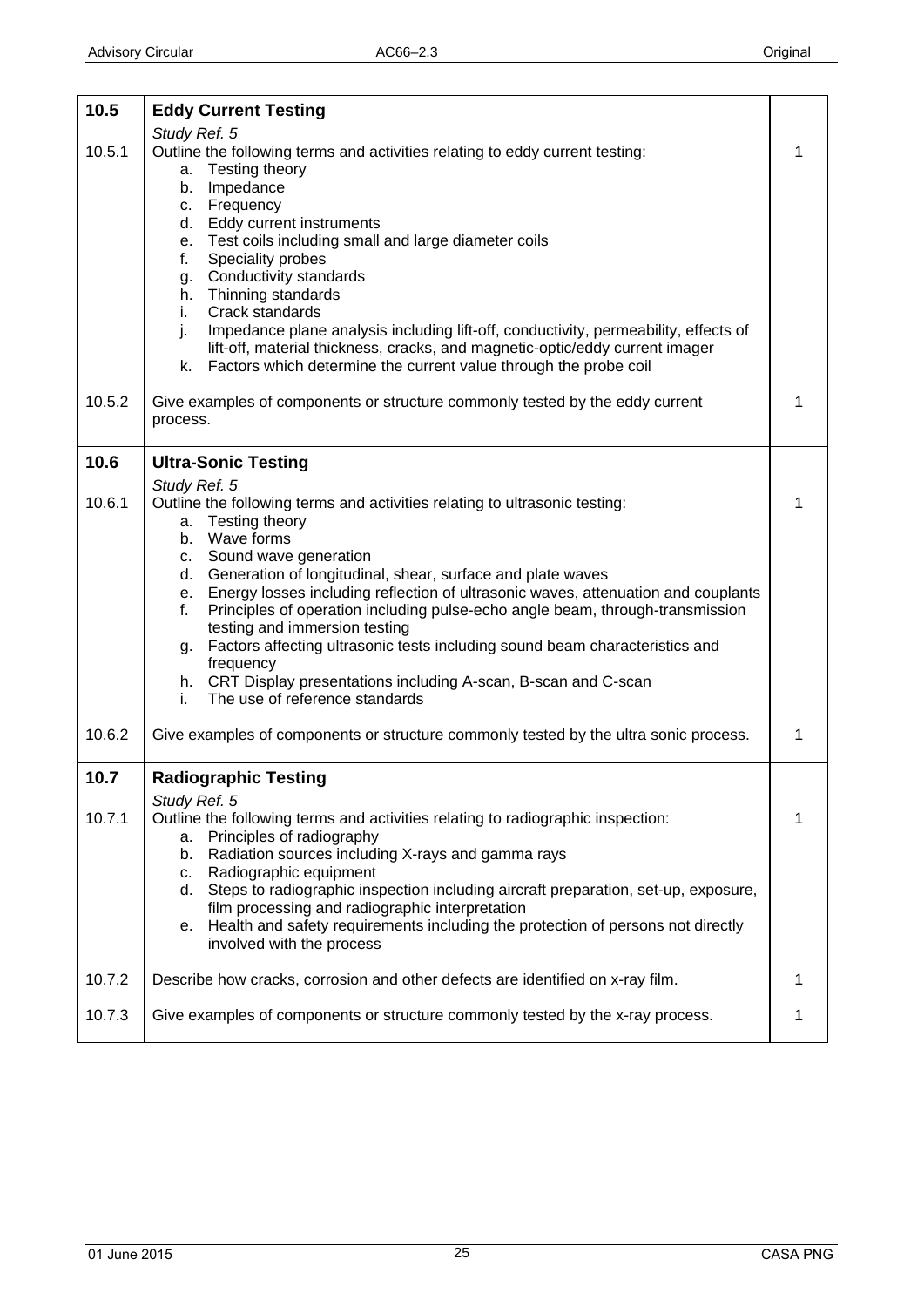<span id="page-25-0"></span>

| <b>Various Welding Processes</b>                                                                                                                                                                                                                                                                                                                                                                                                             |                                                         |
|----------------------------------------------------------------------------------------------------------------------------------------------------------------------------------------------------------------------------------------------------------------------------------------------------------------------------------------------------------------------------------------------------------------------------------------------|---------------------------------------------------------|
| Study Ref. 3<br>Describe the following welding processes and give examples of where each process<br>would most likely be used:<br>a. Gas tungsten arc (GTAW) or (TIG)<br>b. Gas metal arc welding (GMAW) or (MIG)<br>c. Oxyacetylene welding (conventional gas welding)<br>d. Electric arc welding<br>e. Electrical resistance welding<br>f.<br>Electron beam welding<br>g. Plasma arc welding<br>h. Thermal spraying<br>Laser welding<br>i. | 2                                                       |
| Describe the special processes, equipment, precautions, limitations and techniques<br>associated with welding the following materials:<br>a. Aluminium alloy<br>b. Magnesium<br>c. Titanium<br>d. Copper alloys<br>e. Stainless steel<br>Sheet metals<br>f.<br>g. Castings                                                                                                                                                                   | $\overline{2}$                                          |
| Specify precautions when welding fuel tanks and other flammable fluid containers.                                                                                                                                                                                                                                                                                                                                                            | $\overline{2}$                                          |
| <b>Welding Symbols</b>                                                                                                                                                                                                                                                                                                                                                                                                                       |                                                         |
| Identify commonly used welding symbols on drawings and diagrams.                                                                                                                                                                                                                                                                                                                                                                             | $\mathbf 1$                                             |
| <b>Weld Joints</b>                                                                                                                                                                                                                                                                                                                                                                                                                           |                                                         |
| Describe the various types of welded joint design, the preparation and the relative<br>advantages, disadvantages and limitations of each.                                                                                                                                                                                                                                                                                                    | 1                                                       |
| State the depth of weld penetration that is considered desirable for each of the welded<br>joints.                                                                                                                                                                                                                                                                                                                                           | 1                                                       |
| Describe why the edges of metal sheets may be bevelled and notched prior to butt-<br>welding.                                                                                                                                                                                                                                                                                                                                                | 1                                                       |
| <b>Surface Preparation Prior to Welding</b>                                                                                                                                                                                                                                                                                                                                                                                                  |                                                         |
| Study Ref. 3<br>Describe the methods of surface preparation for each welding process relative to various<br>metal types. Include the requirement to remove such things as:<br>a. cadmium plating.<br>chrome plating.<br>b.<br>paint.<br>c.<br>corrosion.<br>d.<br>e. contaminants.<br>f.<br>anodising.                                                                                                                                       | 1                                                       |
|                                                                                                                                                                                                                                                                                                                                                                                                                                              | <b>Aircraft Welding</b><br>Study Ref. 3<br>Study Ref. 3 |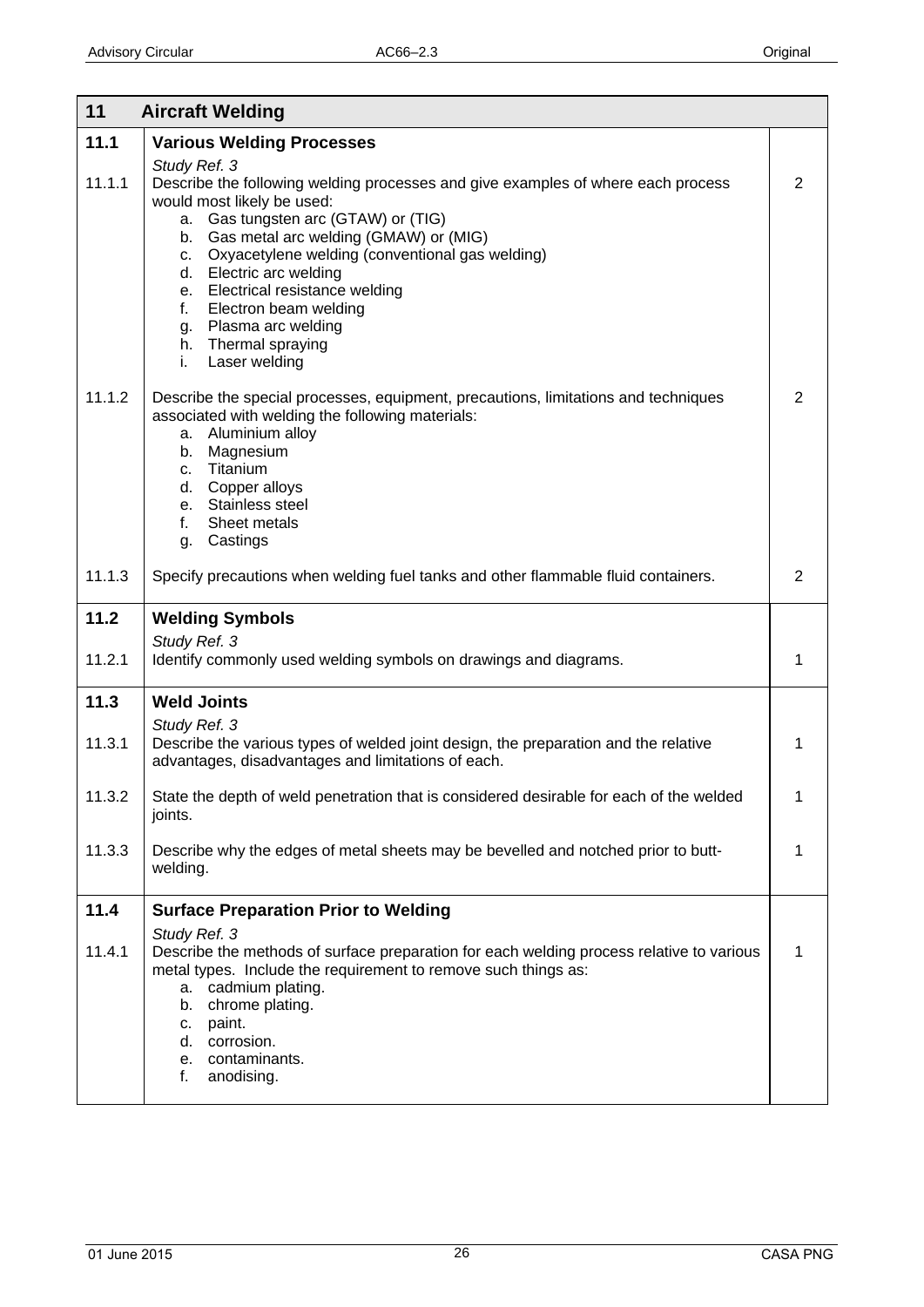<span id="page-26-0"></span>

| 11.5   | <b>Weld Defects</b>                                                                                                                                                                                                                                                                      |              |
|--------|------------------------------------------------------------------------------------------------------------------------------------------------------------------------------------------------------------------------------------------------------------------------------------------|--------------|
| 11.5.1 | Study Ref. 3<br>Identify weld defects relating to each of the common aeronautical welding processes and<br>an acceptable means of inspection for each.                                                                                                                                   | $\mathbf{1}$ |
| 11.5.2 | Identify indications of where excessive acetylene or excessive heat has been used in the<br>gas welding process.                                                                                                                                                                         | $\mathbf{1}$ |
| 11.5.3 | Specify how overheating, burning and buckling is overcome in the various welding<br>processes.                                                                                                                                                                                           | 1            |
| 11.5.4 | Describe the specific heat treatment processes to be applied to components after<br>welding has taken place.                                                                                                                                                                             | 1            |
| 11.6   | <b>Metal Cutting</b>                                                                                                                                                                                                                                                                     |              |
| 11.6.1 | Study Ref. 3<br>Outline the gas cutting; process, techniques, equipment and precautions associated with<br>cutting various types and thickness of metal.                                                                                                                                 | 1            |
| 11.7   | <b>Welding Terminology</b>                                                                                                                                                                                                                                                               |              |
| 11.7.1 | Study Ref. 3<br>State the significance of the following terms:<br>a. Heat affected zone<br><b>Total weld</b><br>b.<br>c. Angle and direction of travel<br>d. Deoxidisers<br>e. Arc stream<br>Gaseous shield<br>f.<br>Molten pool<br>g.<br>h. Weld build-up<br>Depth of penetration<br>i. | 1            |
|        | Protection from oxygen<br>j.                                                                                                                                                                                                                                                             |              |
| 11.8   | <b>Welding Gasses</b><br>Study Ref. 3                                                                                                                                                                                                                                                    |              |
| 11.8.1 | Specify the nature and purpose of the various gasses used in welding processes.                                                                                                                                                                                                          | 1            |
| 11.9   | <b>Flame Types and Their Applications</b>                                                                                                                                                                                                                                                |              |
| 11.9.1 | Study Ref. 3<br>Identify and describe the types of flame used in gas welding with particular emphases on<br>carburising, oxidising and neutral flames. Give examples of where each would be used<br>for various ferrous and non-ferrous metals.                                          | 2            |
| 11.9.2 | Identify the flame type that would be most suitable for silver soldering.                                                                                                                                                                                                                | 1            |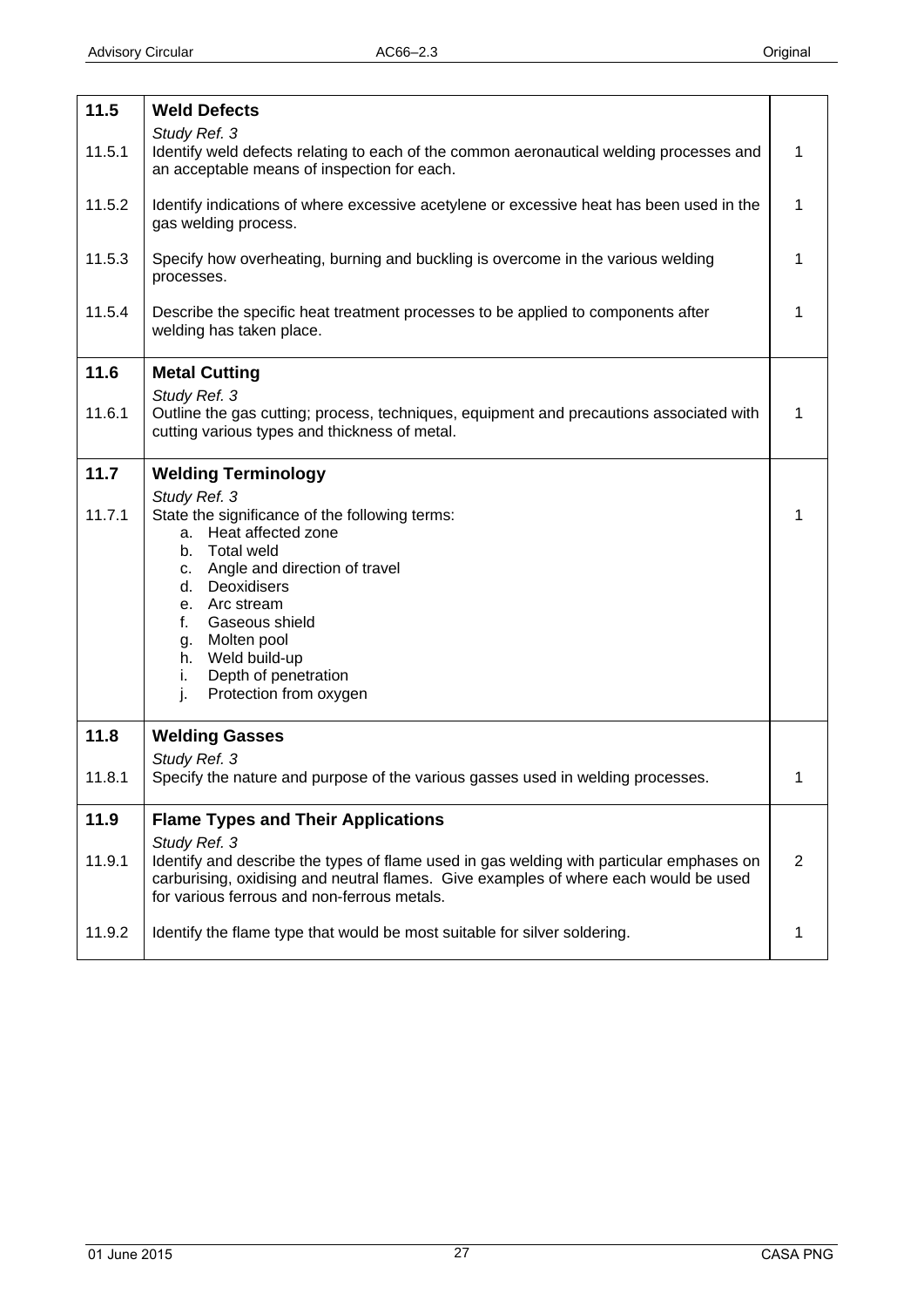<span id="page-27-0"></span>

| 11.10   | <b>Welding Aircraft Structure and Components</b>                                                                                                                                              |                |
|---------|-----------------------------------------------------------------------------------------------------------------------------------------------------------------------------------------------|----------------|
|         | Study Ref. 3                                                                                                                                                                                  |                |
| 11.10.1 | Describe procedures and techniques relating to the welding of specific aircraft parts and<br>structure including the following:                                                               | 1              |
|         | Molybdenum steel tubing and tube clusters<br>a.                                                                                                                                               |                |
|         | b. Splicing of tubular structure                                                                                                                                                              |                |
|         | c. Rosette welds<br>Inner and outer sleeves<br>d.                                                                                                                                             |                |
|         | e. Welded patch repairs                                                                                                                                                                       |                |
|         | Engine mount repairs<br>f.                                                                                                                                                                    |                |
|         | g. Axle assemblies<br>h. Welding of exhaust stacks on piston engines                                                                                                                          |                |
|         | Combustion chambers and liners<br>i.                                                                                                                                                          |                |
| 11.10.2 | Describe the purpose of backup strips when carrying out overhead butt welds.                                                                                                                  | 1              |
| 11.10.3 | State how distortion can be minimised while butt-welding metal plates.                                                                                                                        | 1              |
| 11.11   | <b>Soldering and Brazing</b>                                                                                                                                                                  |                |
| 11.11.1 | Study Ref. 2 & 8<br>From available reference data, state the chemical composition of solder and the effect<br>that varying the tin/lead level has on solder melting point.                    | 1              |
| 11.11.2 | State the types and purpose of flux. Give the reason why flux must be removed after<br>soldering.                                                                                             | $\overline{2}$ |
| 11.11.3 | Define "tinning" and describe the effect of excessive tinning on wire conductors.                                                                                                             | $\overline{2}$ |
| 11.11.4 | State the tool used to prevent excessive tinning and why soldering iron tips are tinned.                                                                                                      | $\overline{2}$ |
| 11.11.5 | Compare the differences between "soft" and "hard" (silver) soldering. State the<br>advantage of using either method and the respective techniques and practices employed<br>in the processes. | 1              |
| 11.11.6 | Identify cold joints.                                                                                                                                                                         | 2              |
| 11.11.7 | State the reasons for the use of heat sinks and solder removing devices. For example,<br>suckers and braid.                                                                                   | $\overline{2}$ |
| 11.11.8 | Describe correct methods of wrapping to be used on various types of electrical<br>terminals.                                                                                                  | 2              |
| 11.11.9 | Specify the purpose and procedures for brazing, with particular emphasis on the<br>following:                                                                                                 | 1              |
|         | a. Metals which can be satisfactorily brazed                                                                                                                                                  |                |
|         | b. Copper brazing<br>c. Aluminium brazing                                                                                                                                                     |                |
|         | d. Brazing limitations and strength                                                                                                                                                           |                |
|         | e. Brazing theory<br>Material preparation<br>f.                                                                                                                                               |                |
|         | <b>Brazing fluxes</b><br>g.                                                                                                                                                                   |                |
|         | h. Pre heating                                                                                                                                                                                |                |
|         | Type of flame<br>i.<br>Filler rods<br>j.                                                                                                                                                      |                |
|         | Post brazing cooling and cleaning<br>k.                                                                                                                                                       |                |
|         |                                                                                                                                                                                               |                |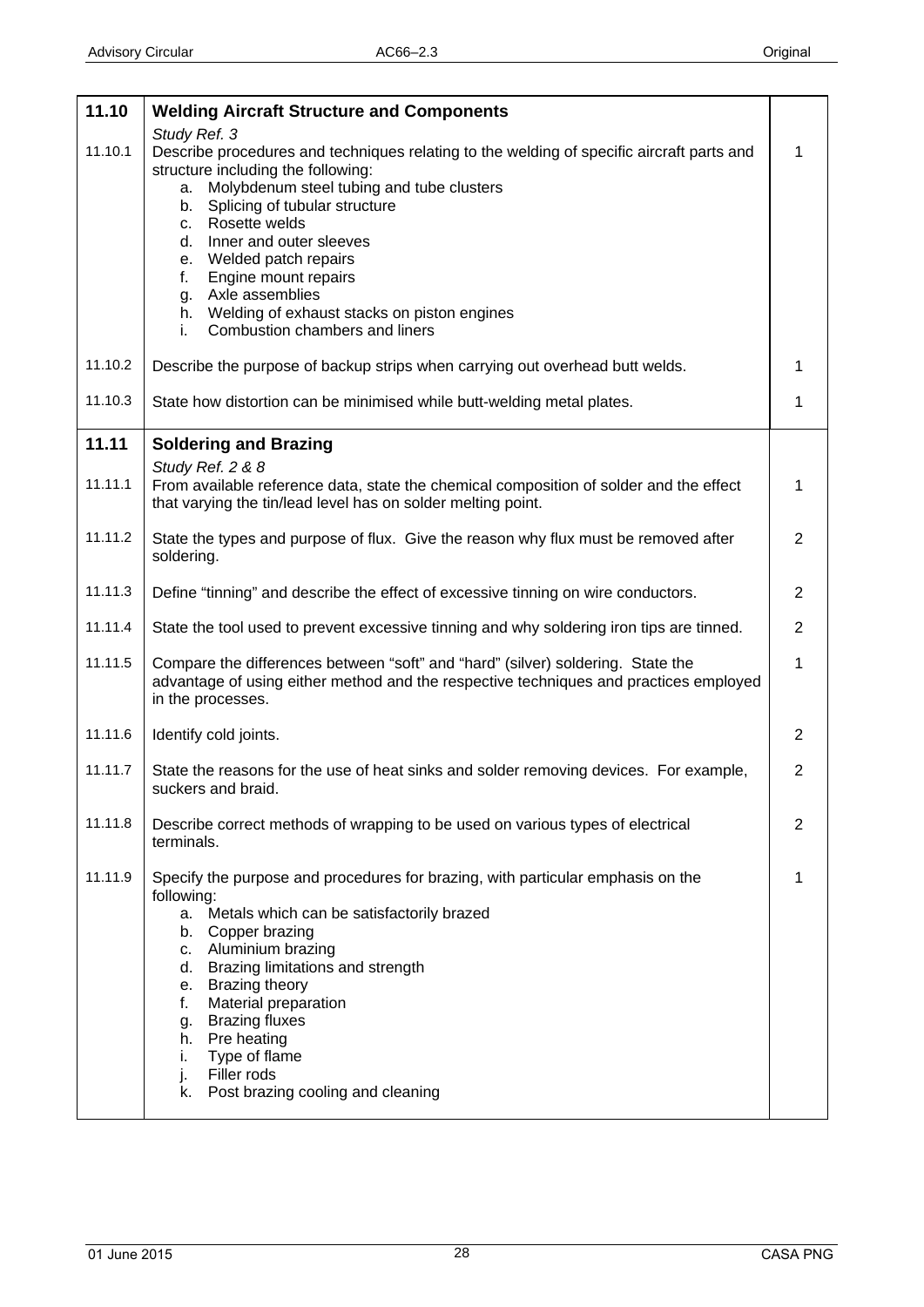<span id="page-28-0"></span>

| 12     | <b>Bonded Honeycomb Structure</b>                                                                                                                                                                                                                                                                                                               |             |
|--------|-------------------------------------------------------------------------------------------------------------------------------------------------------------------------------------------------------------------------------------------------------------------------------------------------------------------------------------------------|-------------|
| 12.1   | <b>Terminology</b><br>Study Ref 2, 4 & 8                                                                                                                                                                                                                                                                                                        |             |
| 12.1.1 | With regard to metal bonded honeycomb material, describe the following:<br><b>Bond line</b><br>a.<br>b. Core<br>Facing sheets<br>C.<br>Nodes<br>d.<br>e. Cell edge<br>Ribbon dimension and direction<br>f.<br>g. Fatigue elimination<br>h. Potted compounds                                                                                     | 1           |
| 12.2   | <b>Use of Metal Bonded Honeycomb</b>                                                                                                                                                                                                                                                                                                            |             |
| 12.2.1 | Study Ref 2, 4 & 8<br>Identify areas of aircraft primary and secondary structure on modern aeroplanes and<br>rotorcraft where it could be expected that metal bonded honeycomb is used.                                                                                                                                                         | 1           |
| 12.2.2 | State the advantages and features of metal bonded honeycomb used in aircraft<br>construction.                                                                                                                                                                                                                                                   | 1           |
| 12.3   | <b>Non-Metal Bonded Honeycomb Structure</b>                                                                                                                                                                                                                                                                                                     |             |
| 12.3.1 | State where on an aircraft non-metal bonded honeycomb structure would typically be<br>used.                                                                                                                                                                                                                                                     | 1           |
| 12.3.2 | State the advantages and features of non-metal bonded honeycomb used in aircraft<br>construction.                                                                                                                                                                                                                                               | 1           |
| 12.4   | <b>Radomes</b>                                                                                                                                                                                                                                                                                                                                  |             |
| 12.4.1 | Study Ref 2, 4 & 8<br>Describe the following activities relating specifically to radomes:<br>Handling, installation and storage<br>a.<br>b. Detection and removal of oil and water<br>c. Inspection and classification of damage<br>d. Common repairs<br>Testing of repairs including structural integrity and electrical characteristics<br>е. | $\mathbf 1$ |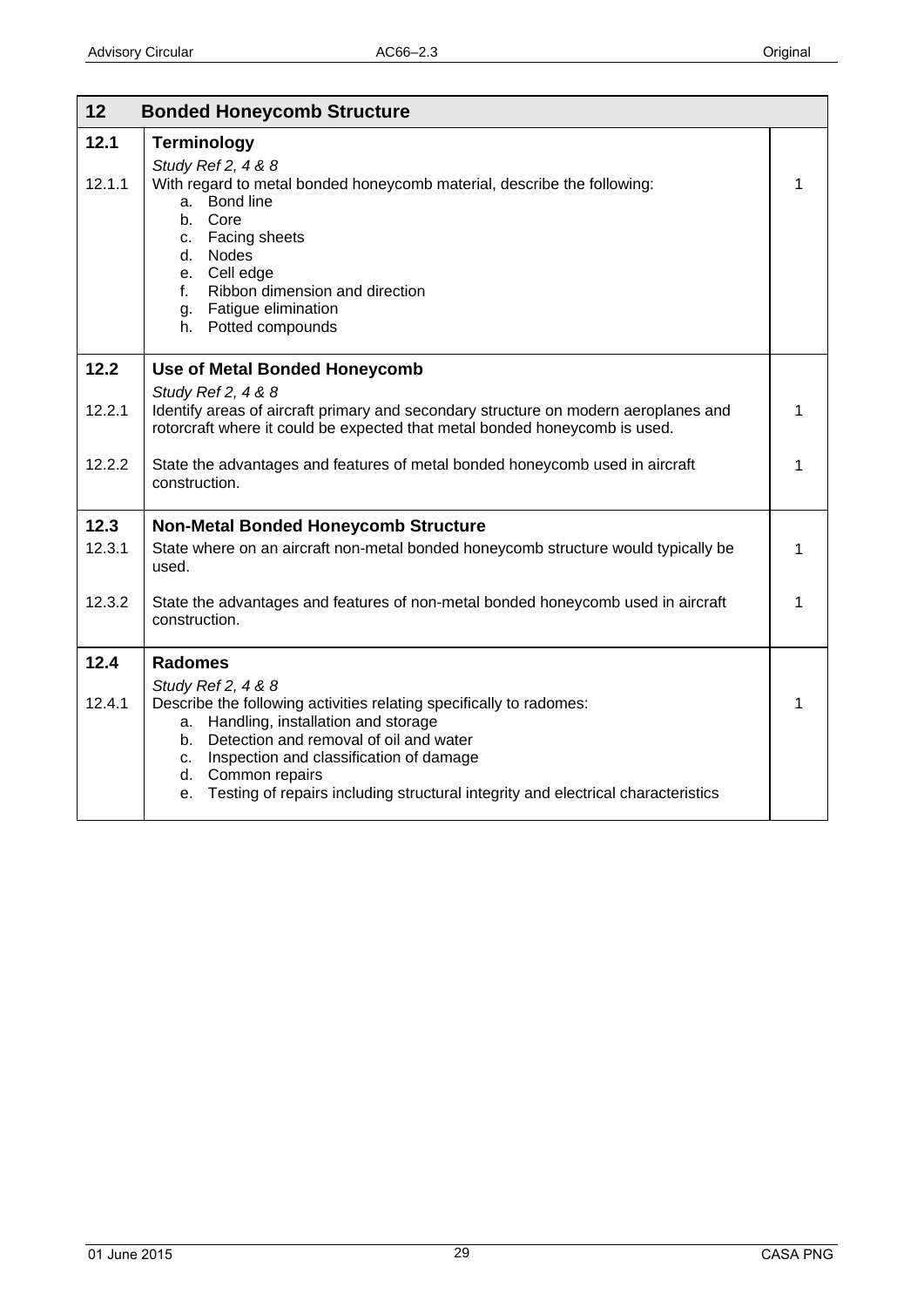<span id="page-29-0"></span>

| 12.5             | <b>Repair Processes</b>                                                                                                                                                                                                                                                                                                                                                                                                                                                                                                                                                                                                                                                                                                                                                                                                                      |        |
|------------------|----------------------------------------------------------------------------------------------------------------------------------------------------------------------------------------------------------------------------------------------------------------------------------------------------------------------------------------------------------------------------------------------------------------------------------------------------------------------------------------------------------------------------------------------------------------------------------------------------------------------------------------------------------------------------------------------------------------------------------------------------------------------------------------------------------------------------------------------|--------|
| 12.5.1           | Study Ref 2, 4 & 8<br>Describe repair processes relating to metal bonded honeycomb structure with particular<br>regard to the following:<br>a. Causes of damage including delamination and the adverse effects of water or<br>moisture penetration of the core material<br>b. Damage inspection including "ring tests"<br>c. Damage evaluation and classification<br>d. Restoration of original strength<br>e. Tools and equipment<br>Routers and the routing of damaged areas<br>f.<br>Pressure jigs<br>g.<br>h. Infrared heat lamps<br>Fire precautions<br>i.<br>j.<br>Cleaning solvents; usage and safety<br>k. Cleaning techniques and water break tests<br>Primers, their purpose and application<br>$\mathbf{L}$<br>m. Adhesives and resins<br>n. Core materials<br>o. Erosion and corrosion preventives<br>p. Potted compound repairs | 2      |
| 12.5.2           | In relation to the repair of metal bonded materials, describe the following:<br>a. Typical repair procedures<br>b. Repair of delaminations<br>c. Damage to laminate structure<br>d. Repairs to sandwich structure<br>e. Repairs to honeycomb structure<br>Use of doublers to restore original strength<br>f.<br>g. Glass fabric cloth overlays<br>h. One skin and core repair procedures<br>Lightning protection<br>i.<br>j.<br>Painting of composite parts<br>Storage, packing and protection of composite materials<br>k.                                                                                                                                                                                                                                                                                                                  | 2      |
| 12.5.3<br>12.5.4 | Describe the following pressure applying techniques:<br>Shot bags<br>а.<br>Clecos<br>b.<br>Spring clamps<br>C.<br>Peel ply<br>d.<br>Vacuum bagging<br>е.<br>Describe the following methods of curing:                                                                                                                                                                                                                                                                                                                                                                                                                                                                                                                                                                                                                                        | 1<br>1 |
|                  | a. Room temperature curing<br>Heat curing<br>b.                                                                                                                                                                                                                                                                                                                                                                                                                                                                                                                                                                                                                                                                                                                                                                                              |        |
| 12.6             | <b>Testing Methods</b>                                                                                                                                                                                                                                                                                                                                                                                                                                                                                                                                                                                                                                                                                                                                                                                                                       |        |
| 12.6.1           | Study Ref 2, 4 & 8<br>Specify methods of non-destructive inspection applicable to composite materials and<br>know the limitations of each.                                                                                                                                                                                                                                                                                                                                                                                                                                                                                                                                                                                                                                                                                                   | 1      |
| 12.7             | <b>Facilities</b>                                                                                                                                                                                                                                                                                                                                                                                                                                                                                                                                                                                                                                                                                                                                                                                                                            |        |
| 12.7.1           | Study Ref 2, 4 & 8<br>Describe the setup of a composite shop with regard to special facilities and equipment.                                                                                                                                                                                                                                                                                                                                                                                                                                                                                                                                                                                                                                                                                                                                | 1      |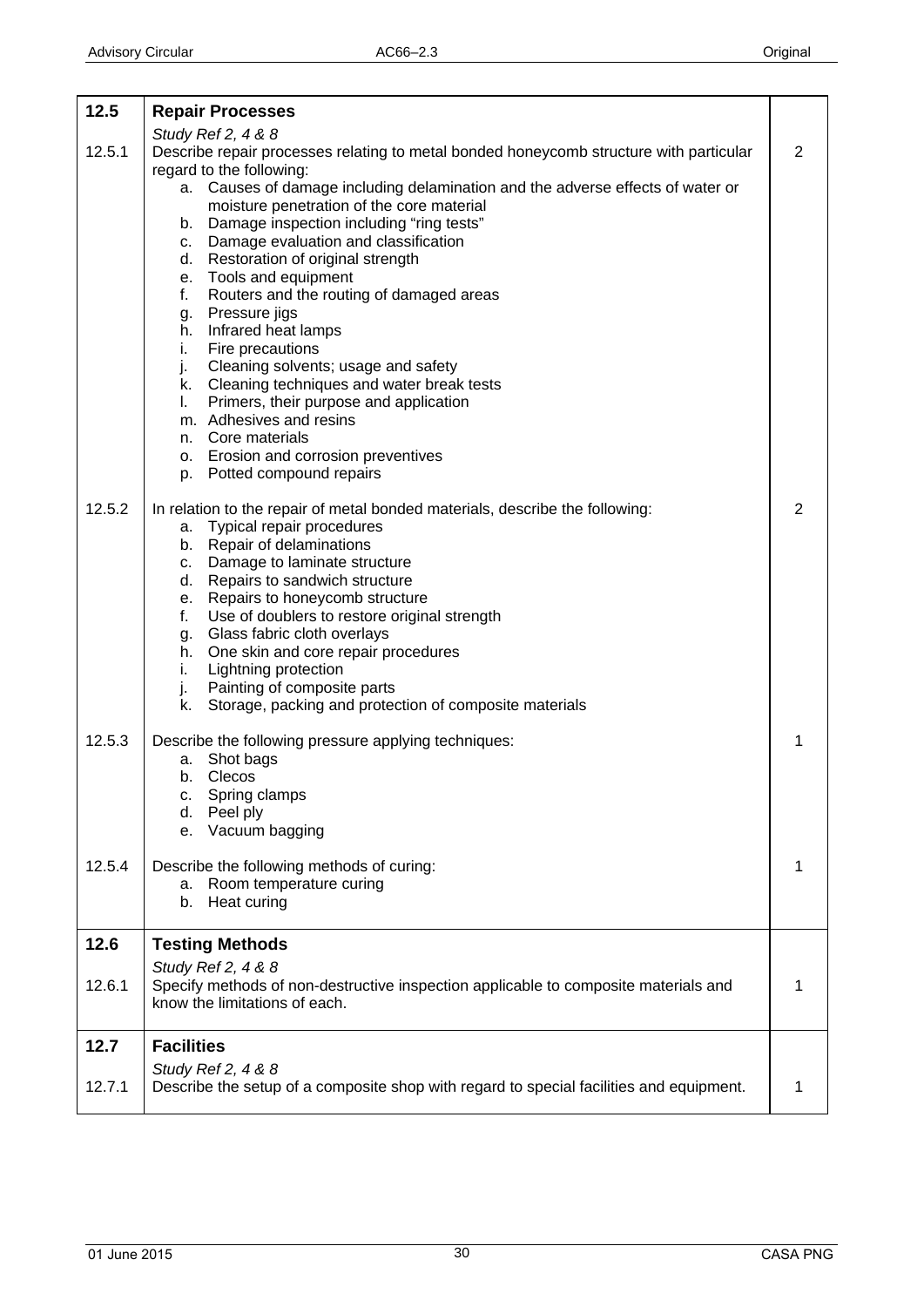<span id="page-30-0"></span>

| 13     | <b>Transparent Plastics</b>                                                                                                                                                                                                                      |                |
|--------|--------------------------------------------------------------------------------------------------------------------------------------------------------------------------------------------------------------------------------------------------|----------------|
| 13.1   | <b>Types of Transparent Plastics</b>                                                                                                                                                                                                             |                |
| 13.1.1 | Study Ref 2 & 8<br>Describe the characteristics of the following types of transparent plastics and state<br>typical uses:<br>a. Thermoplastics<br>Thermosetting plastics<br>b.                                                                   | 1              |
| 13.1.2 | Describe the characteristics of acrylic and cellulose acetate plastics.                                                                                                                                                                          | 1              |
| 13.1.3 | Describe the use and characteristics of laminated plastics.                                                                                                                                                                                      | 1              |
| 13.1.4 | State optical considerations relating to plastics.                                                                                                                                                                                               | 1              |
| 13.1.5 | Specify the advantages of stretched acrylic plastic for aircraft windows.                                                                                                                                                                        | 1              |
| 13.1.6 | Identify in-situ tests to distinguish between acrylic and acetate plastics.                                                                                                                                                                      | 1              |
| 13.1.7 | Describe the construction and installation methods for windows and windshields.                                                                                                                                                                  | 1              |
| 13.1.8 | Identify the various types of transparent plastics by way of edge colour and MIL Spec.                                                                                                                                                           | 1              |
| 13.2   | <b>Forming and Fabricating</b>                                                                                                                                                                                                                   |                |
| 13.2.1 | Study Ref 2 & 8<br>Specify forming and fabricating procedures for transparent plastics including the<br>following:<br>a. Cutting                                                                                                                 | 1              |
|        | Drilling and drill bit cutting/clearance angles<br>b.<br>Cementing<br>C.<br>Heat treatment<br>d.<br>e. Re-forming<br>Removal of masking paper adhesive<br>f.<br>Products used for cleaning<br>g.                                                 |                |
| 13.2.2 | Specify common installation procedures and precautions relating to transparent plastics<br>including the following:<br>a. Typical expansion and contraction allowances<br>Bolt and rivet mounting<br>b.<br>Synthetic fibre edge attachment<br>c. | $\overline{2}$ |
| 13.2.3 | Describe the coefficient of expansion of transparent plastic materials relative to<br>aluminium and how these factors impact on installation processes.                                                                                          | $\overline{2}$ |
| 13.2.4 | State factors to be considered when proposing to repair transparent plastics fitted to<br>pressurised aircraft.                                                                                                                                  | 1              |
| 13.2.5 | Describe the method of forming acrylic sheet into final shape by hot and cold means.                                                                                                                                                             | 1              |
| 13.2.6 | Specify precautions and considerations when cutting and drilling acrylic materials.                                                                                                                                                              | $\overline{2}$ |
| 13.2.7 | State the methods, materials and general principles involved in cementing and curing<br>acrylics.                                                                                                                                                | $\overline{2}$ |
| 13.2.8 | Describe methods of finishing acrylic components by sanding, buffing and polishing.                                                                                                                                                              | $\overline{2}$ |
| 13.2.9 | Describe general cleaning techniques and precautions for the protection of installed<br>transparent components.                                                                                                                                  | $\overline{c}$ |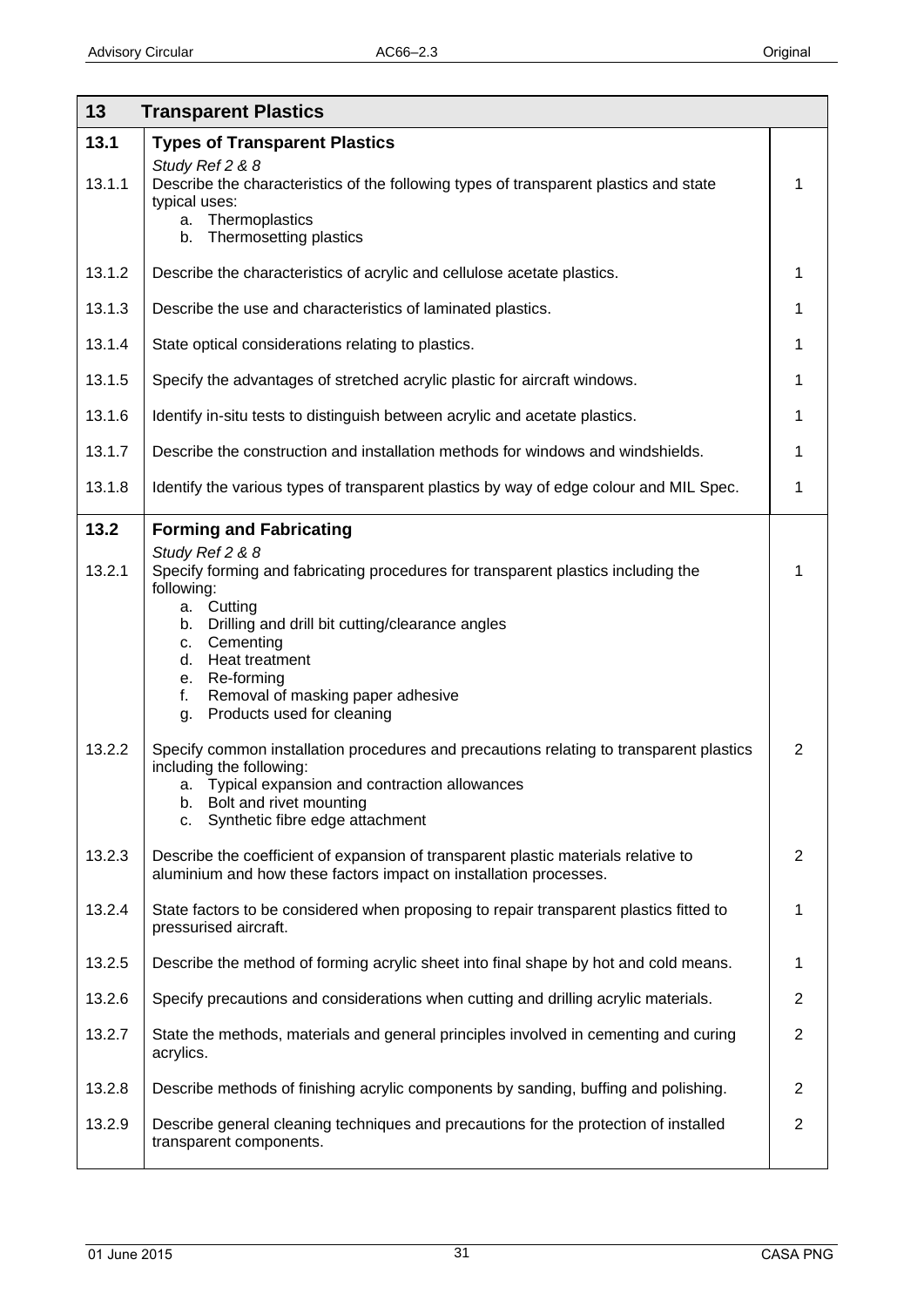<span id="page-31-0"></span>

| 13.2.10 | Specify the properties of various types of clear plastic materials used for windows and<br>windscreens.                           | າ |
|---------|-----------------------------------------------------------------------------------------------------------------------------------|---|
| 13.3    | <b>Handling and Storage</b>                                                                                                       |   |
|         | Study Ref 2 & 8                                                                                                                   |   |
| 13.3.1  | Specify storage, protection and cleaning procedures for transparent plastics.                                                     |   |
| 13.3.2  | State how transparent plastics are polished.                                                                                      |   |
| 13.3.3  | Describe the types of protection and the respective ambient temperature ranges, for sun<br>protection of acrylic cockpit windows. |   |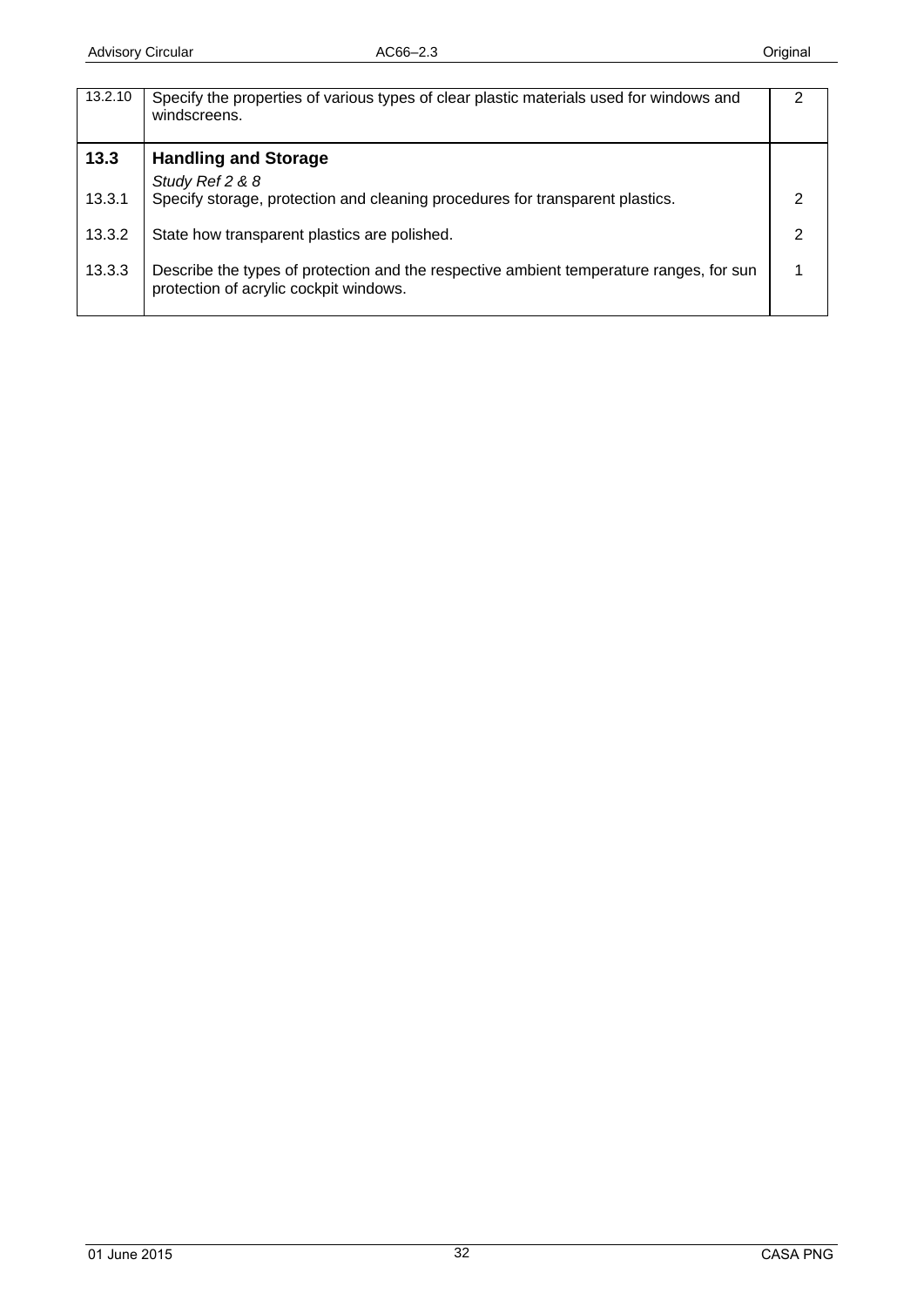<span id="page-32-0"></span>

| 14.1<br><b>Terminology</b><br>Study Ref 2, 4 & 8<br>14.1.1<br>Define the following terms and specify their interaction in typical composite structure:<br>1<br>A-stage<br>а.<br>B-stage<br>b.<br>C-stage<br>c.<br>d.<br>Accelerator<br>Autoclave<br>е.<br>f.<br><b>Balanced laminate</b><br>Bi-directional fabric<br>g.<br><b>Bleeder</b><br>h.<br>i.<br><b>Blocking</b><br>j.<br><b>Bridging</b><br>Catalyst<br>k.<br>L.<br>Caul plate<br>Core separation<br>m.<br>Core splicing<br>n.<br>Crazing<br>о.<br>Cure<br>p.<br>Cure stress<br>q.<br>Exothermic reaction<br>r.<br>Fabric - plain, satin and twill weave<br>s.<br>$Fibre - content$<br>t.<br>Fibre - direction<br>u.<br>Fill (weft, woof)<br>v.<br>Finish<br>w.<br>Gel condition<br>х.<br>Glass (E and S)<br>у.<br>Carbon FRP<br>Z.<br>aa. Glass FRP<br>bb. Inhibitor<br>cc. Kevlar (Aramid)<br>dd. Kevlar FRP<br>ee. Lamination sequence (Stacking or nesting)<br>ff.<br>Lay up<br>Matrix<br>gg.<br>hh. Micro cracking<br>ii.<br>Mould release agent |
|----------------------------------------------------------------------------------------------------------------------------------------------------------------------------------------------------------------------------------------------------------------------------------------------------------------------------------------------------------------------------------------------------------------------------------------------------------------------------------------------------------------------------------------------------------------------------------------------------------------------------------------------------------------------------------------------------------------------------------------------------------------------------------------------------------------------------------------------------------------------------------------------------------------------------------------------------------------------------------------------------------------|
|                                                                                                                                                                                                                                                                                                                                                                                                                                                                                                                                                                                                                                                                                                                                                                                                                                                                                                                                                                                                                |
|                                                                                                                                                                                                                                                                                                                                                                                                                                                                                                                                                                                                                                                                                                                                                                                                                                                                                                                                                                                                                |
|                                                                                                                                                                                                                                                                                                                                                                                                                                                                                                                                                                                                                                                                                                                                                                                                                                                                                                                                                                                                                |
|                                                                                                                                                                                                                                                                                                                                                                                                                                                                                                                                                                                                                                                                                                                                                                                                                                                                                                                                                                                                                |
|                                                                                                                                                                                                                                                                                                                                                                                                                                                                                                                                                                                                                                                                                                                                                                                                                                                                                                                                                                                                                |
|                                                                                                                                                                                                                                                                                                                                                                                                                                                                                                                                                                                                                                                                                                                                                                                                                                                                                                                                                                                                                |
|                                                                                                                                                                                                                                                                                                                                                                                                                                                                                                                                                                                                                                                                                                                                                                                                                                                                                                                                                                                                                |
|                                                                                                                                                                                                                                                                                                                                                                                                                                                                                                                                                                                                                                                                                                                                                                                                                                                                                                                                                                                                                |
|                                                                                                                                                                                                                                                                                                                                                                                                                                                                                                                                                                                                                                                                                                                                                                                                                                                                                                                                                                                                                |
|                                                                                                                                                                                                                                                                                                                                                                                                                                                                                                                                                                                                                                                                                                                                                                                                                                                                                                                                                                                                                |
|                                                                                                                                                                                                                                                                                                                                                                                                                                                                                                                                                                                                                                                                                                                                                                                                                                                                                                                                                                                                                |
|                                                                                                                                                                                                                                                                                                                                                                                                                                                                                                                                                                                                                                                                                                                                                                                                                                                                                                                                                                                                                |
|                                                                                                                                                                                                                                                                                                                                                                                                                                                                                                                                                                                                                                                                                                                                                                                                                                                                                                                                                                                                                |
|                                                                                                                                                                                                                                                                                                                                                                                                                                                                                                                                                                                                                                                                                                                                                                                                                                                                                                                                                                                                                |
|                                                                                                                                                                                                                                                                                                                                                                                                                                                                                                                                                                                                                                                                                                                                                                                                                                                                                                                                                                                                                |
|                                                                                                                                                                                                                                                                                                                                                                                                                                                                                                                                                                                                                                                                                                                                                                                                                                                                                                                                                                                                                |
|                                                                                                                                                                                                                                                                                                                                                                                                                                                                                                                                                                                                                                                                                                                                                                                                                                                                                                                                                                                                                |
|                                                                                                                                                                                                                                                                                                                                                                                                                                                                                                                                                                                                                                                                                                                                                                                                                                                                                                                                                                                                                |
|                                                                                                                                                                                                                                                                                                                                                                                                                                                                                                                                                                                                                                                                                                                                                                                                                                                                                                                                                                                                                |
|                                                                                                                                                                                                                                                                                                                                                                                                                                                                                                                                                                                                                                                                                                                                                                                                                                                                                                                                                                                                                |
|                                                                                                                                                                                                                                                                                                                                                                                                                                                                                                                                                                                                                                                                                                                                                                                                                                                                                                                                                                                                                |
|                                                                                                                                                                                                                                                                                                                                                                                                                                                                                                                                                                                                                                                                                                                                                                                                                                                                                                                                                                                                                |
|                                                                                                                                                                                                                                                                                                                                                                                                                                                                                                                                                                                                                                                                                                                                                                                                                                                                                                                                                                                                                |
|                                                                                                                                                                                                                                                                                                                                                                                                                                                                                                                                                                                                                                                                                                                                                                                                                                                                                                                                                                                                                |
|                                                                                                                                                                                                                                                                                                                                                                                                                                                                                                                                                                                                                                                                                                                                                                                                                                                                                                                                                                                                                |
|                                                                                                                                                                                                                                                                                                                                                                                                                                                                                                                                                                                                                                                                                                                                                                                                                                                                                                                                                                                                                |
|                                                                                                                                                                                                                                                                                                                                                                                                                                                                                                                                                                                                                                                                                                                                                                                                                                                                                                                                                                                                                |
|                                                                                                                                                                                                                                                                                                                                                                                                                                                                                                                                                                                                                                                                                                                                                                                                                                                                                                                                                                                                                |
|                                                                                                                                                                                                                                                                                                                                                                                                                                                                                                                                                                                                                                                                                                                                                                                                                                                                                                                                                                                                                |
|                                                                                                                                                                                                                                                                                                                                                                                                                                                                                                                                                                                                                                                                                                                                                                                                                                                                                                                                                                                                                |
|                                                                                                                                                                                                                                                                                                                                                                                                                                                                                                                                                                                                                                                                                                                                                                                                                                                                                                                                                                                                                |
|                                                                                                                                                                                                                                                                                                                                                                                                                                                                                                                                                                                                                                                                                                                                                                                                                                                                                                                                                                                                                |
|                                                                                                                                                                                                                                                                                                                                                                                                                                                                                                                                                                                                                                                                                                                                                                                                                                                                                                                                                                                                                |
|                                                                                                                                                                                                                                                                                                                                                                                                                                                                                                                                                                                                                                                                                                                                                                                                                                                                                                                                                                                                                |
|                                                                                                                                                                                                                                                                                                                                                                                                                                                                                                                                                                                                                                                                                                                                                                                                                                                                                                                                                                                                                |
|                                                                                                                                                                                                                                                                                                                                                                                                                                                                                                                                                                                                                                                                                                                                                                                                                                                                                                                                                                                                                |
|                                                                                                                                                                                                                                                                                                                                                                                                                                                                                                                                                                                                                                                                                                                                                                                                                                                                                                                                                                                                                |
| jj.<br>Peel ply                                                                                                                                                                                                                                                                                                                                                                                                                                                                                                                                                                                                                                                                                                                                                                                                                                                                                                                                                                                                |
| kk. Ply orientation                                                                                                                                                                                                                                                                                                                                                                                                                                                                                                                                                                                                                                                                                                                                                                                                                                                                                                                                                                                            |
| Ⅱ.<br>Porosity                                                                                                                                                                                                                                                                                                                                                                                                                                                                                                                                                                                                                                                                                                                                                                                                                                                                                                                                                                                                 |
| mm. Post-cure                                                                                                                                                                                                                                                                                                                                                                                                                                                                                                                                                                                                                                                                                                                                                                                                                                                                                                                                                                                                  |
| nn. Pot life                                                                                                                                                                                                                                                                                                                                                                                                                                                                                                                                                                                                                                                                                                                                                                                                                                                                                                                                                                                                   |
| oo. Prepeg                                                                                                                                                                                                                                                                                                                                                                                                                                                                                                                                                                                                                                                                                                                                                                                                                                                                                                                                                                                                     |
| pp. Reinforced plastic                                                                                                                                                                                                                                                                                                                                                                                                                                                                                                                                                                                                                                                                                                                                                                                                                                                                                                                                                                                         |
| qq. Resin content                                                                                                                                                                                                                                                                                                                                                                                                                                                                                                                                                                                                                                                                                                                                                                                                                                                                                                                                                                                              |
| Resin richness<br>rr.                                                                                                                                                                                                                                                                                                                                                                                                                                                                                                                                                                                                                                                                                                                                                                                                                                                                                                                                                                                          |
| ss. Resin starvation                                                                                                                                                                                                                                                                                                                                                                                                                                                                                                                                                                                                                                                                                                                                                                                                                                                                                                                                                                                           |
| Tracer<br>tt.<br>uu. Unidirectional fabric                                                                                                                                                                                                                                                                                                                                                                                                                                                                                                                                                                                                                                                                                                                                                                                                                                                                                                                                                                     |
| vv. Void                                                                                                                                                                                                                                                                                                                                                                                                                                                                                                                                                                                                                                                                                                                                                                                                                                                                                                                                                                                                       |
| ww. Warp                                                                                                                                                                                                                                                                                                                                                                                                                                                                                                                                                                                                                                                                                                                                                                                                                                                                                                                                                                                                       |
| xx. Warp clock                                                                                                                                                                                                                                                                                                                                                                                                                                                                                                                                                                                                                                                                                                                                                                                                                                                                                                                                                                                                 |
|                                                                                                                                                                                                                                                                                                                                                                                                                                                                                                                                                                                                                                                                                                                                                                                                                                                                                                                                                                                                                |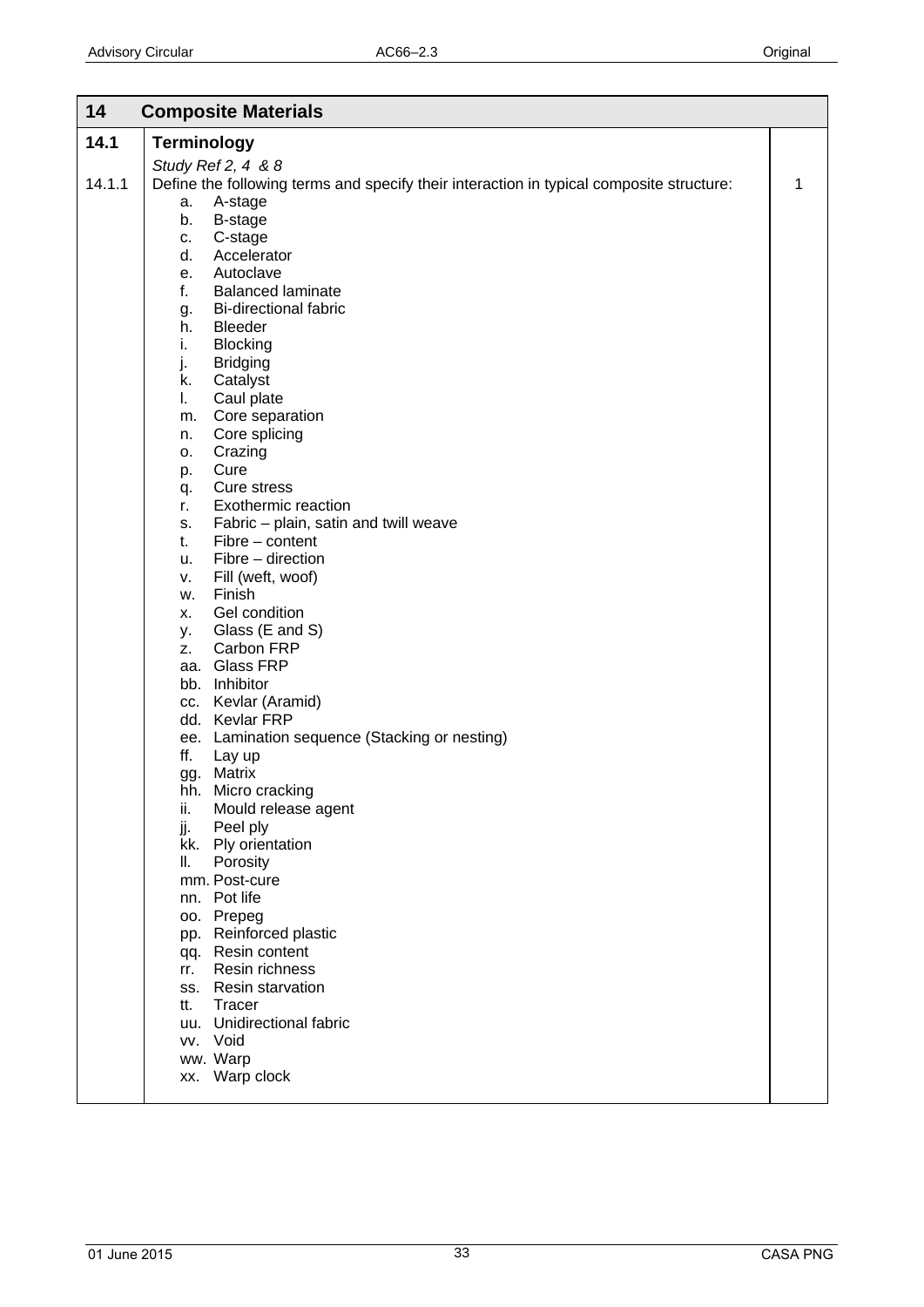<span id="page-33-0"></span>

| 14.2    | <b>Material Working Procedures and Precautions</b>                                                                                                                                                                                              |                |
|---------|-------------------------------------------------------------------------------------------------------------------------------------------------------------------------------------------------------------------------------------------------|----------------|
| 14.2.1  | Study Ref 2, 4 & 8<br>Specify the requirements and precautions relating to the storage and use of<br>thermosetting polyester resins, accelerators and catalysts.                                                                                | 2              |
| 14.2.2  | Specify the requirements and precautions related to the storage and use of epoxy resins<br>and hardeners.                                                                                                                                       | $\overline{2}$ |
| 14.2.3  | State the reasons for the permitted wide range of polyester resin/catalyst ratios and the<br>tightly controlled resin/hardener ratios for epoxy systems.                                                                                        | 1              |
| 14.2.4  | Specify the requirements and precautions for storage and use of fibres, fibre fabrics,<br>sandwich core materials and impregnated fibre fabrics.                                                                                                | $\overline{2}$ |
| 14.2.5  | Describe the construction of laminated amarid components used on aircraft, including<br>the types of fibres used during the construction process.                                                                                               | 1              |
| 14.2.6  | Compare the advantages of using S-glass fibreglass cloth relative to other materials.                                                                                                                                                           | 1              |
| 14.2.7  | Describe the reasons for the use of surface finishes applied to fibres during production.                                                                                                                                                       | $\overline{2}$ |
| 14.2.8  | State the methods used to identify glass, boron, aramid and carbon fibre woven<br>products.                                                                                                                                                     | $\mathbf{1}$   |
| 14.2.9  | State the reasons for the use of surface finishes applied to FRP composites.                                                                                                                                                                    | 1              |
| 14.2.10 | Compare the advantages and disadvantages of each of the matrix/fibre combinations in<br>general use.                                                                                                                                            | 1              |
| 14.2.11 | State the reasons for use of the following:<br>Different ply orientation in structural laminates<br>a.<br>GFRP and CFRP hybrid laminated structures<br>b.<br>Kevlar 49 sheeting<br>C.<br>Uni-directional and bi-directional fibre fabrics<br>d. | 1              |
| 14.2.12 | Describe acceptable methods of surface cleaning and preparation prior to repair.<br>Specify the importance of good surface preparation and its relationship to successful<br>repair.                                                            | $\overline{2}$ |
| 14.2.13 | Describe methods used to dry out wet laminates prior to repair and state why this step is<br>necessary.                                                                                                                                         | 2              |
| 14.2.14 | Specify precautions to be observed in relation to temperature/overheating and blistering.                                                                                                                                                       | $\overline{2}$ |
| 14.2.15 | Describe how to perform the following tests.<br>Burn test<br>Water break test                                                                                                                                                                   | $\overline{2}$ |
| 14.2.16 | Describe the methods used to repair negligible damage.                                                                                                                                                                                          | $\overline{2}$ |
| 14.2.17 | State the general factors, which must be considered when applying FRP repair<br>schemes. For example, strength, stiffness, ultimate strain and ply overlap related to<br>patch repairs, mismatch of metal/composite strengths and cure stress.  | 1              |
| 14.2.18 | Describe the techniques involved in carrying out a repair lay-up using:<br>high temperature cures.<br>а.<br>plain fabrics.<br>b.<br>impregnated fabrics.<br>c.<br>room temperature cures.<br>d.                                                 | 1              |
| 14.2.19 | Compare the advantages and disadvantages of using room temperature cure lay-ups.                                                                                                                                                                | 1              |